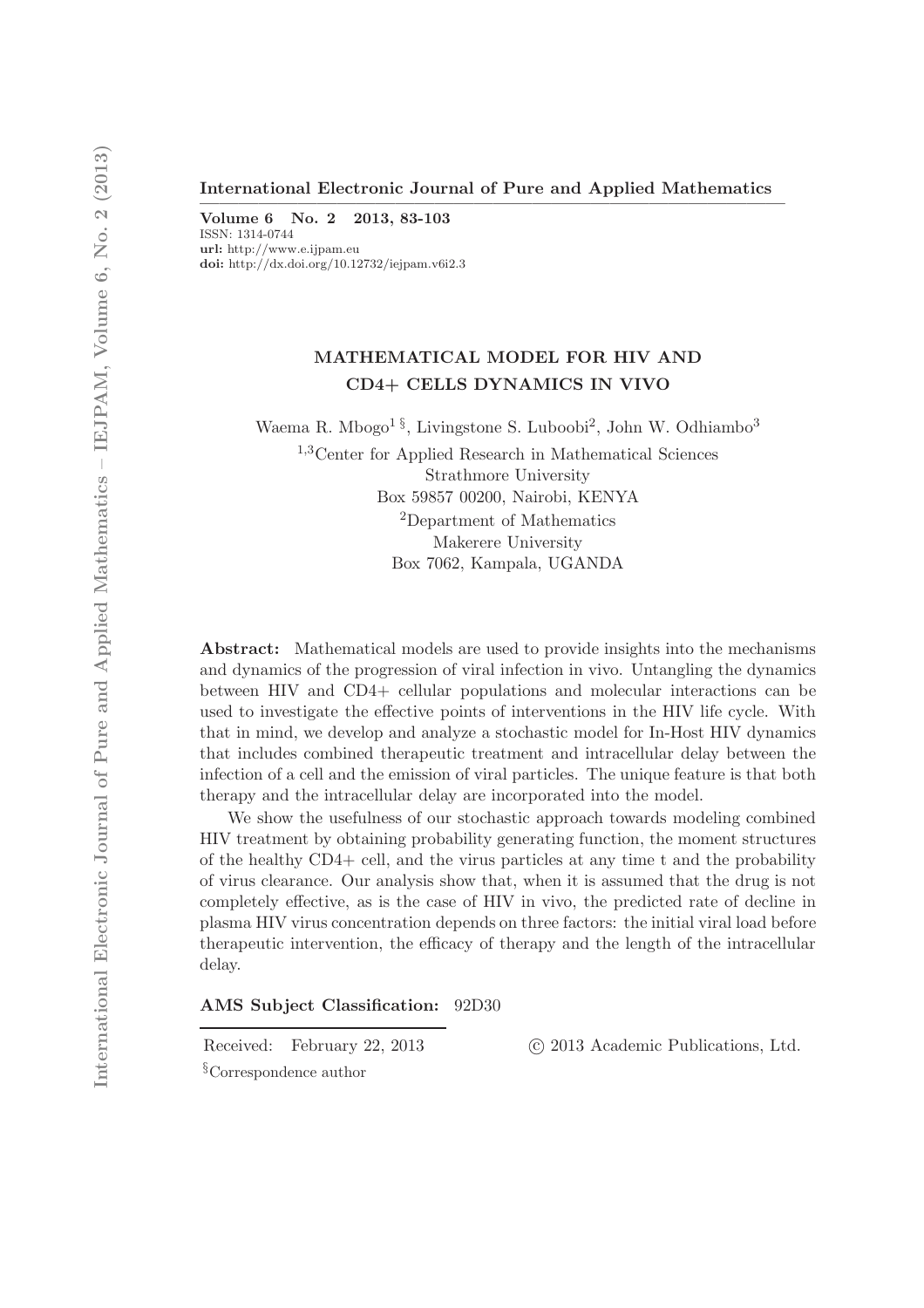Key Words: intracellular delay, therapeutic intervention, CD4+ T-cells, HIV dynamics, stochastic model

#### 1. Introduction

Since HIV pandemic first became visible, enormous mathematical models have been developed to describe the immunological response to infection with human immunodeficiency virus (HIV). Mathematical modeling has proven to be valuable in understanding the dynamics of infectious diseases with respect to host-pathogen interactions. When HIV enters the body, it targets all the cells with  $CD4 +$  receptors including the  $CD4 + T$ -cells. The knowledge of principal mechanisms of viral pathogenesis, namely the binding of the retrovirus to the gp120 protein on the CD4 cell, the entry of the viral RNA into the target cell, the reverse transaction of viral RNA to viral DNA, the integration of the viral DNA with that of the host, and the action of viral protease in cleaving viral proteins into mature products have led to the design of drugs (chemotherapeutic agents) to control the production of HIV.

Chronic HIV infection causes gradual depletion of the CD4+ T-cell poll, and thus progressively compromises the host's immune response to opportunistic infections, leading to Acquired Immunodeficiency Syndrome (AIDS), [25]. With the spread of the HIV-AIDS pandemic and in the absence of an "effective" vaccine or cure, therapeutic interventions are still heavily relied on. Several research studies have been carried out in the recent past, both theoretically and experimentally, to analyse the impact of therapy on the viral load in HIV infected persons in order to ascertain the effectiveness of the treatment (see, for example,  $[17]$ ,  $[7]$ ,  $[18]$ ,  $[11]$ ,  $[14]$ ,  $[19]$ , $[3]$ ). Their utility lies in the ability to predict an infected steady state and examining the effects that changes in parameters have on the outcome of the system over time, to determine which parameters are most important in disease progression, and further determine critical threshold values for these parameters.

In HIV infected individuals, the infection exhibits a long asymptomatic phase (after the initial high infectious phase) of approximately 10 years on average before the onset of AIDS. During this incubation period which some call the clinical latency period, the individuals appear to be well and may contribute significantly to the spread of the epidemic in a community [26]. Some clinical markers such as the CD4 cell count and the RNA viral load (viraemia) provide information about the progression of the disease in infected individuals. Also, the clinical latency period of the disease may provide a sufficiently long period during which to attempt an effective suppressive therapeutic intervention in HIV infections. Various biological reasons lead to the introduction of time delays in models of disease transmission. Time delays are used to model the mechanisms in the disease dynamics (see for instance  $[24]$  and  $[2]$ .

Intracellular delays and the target-cell dynamics such as mitosis are two key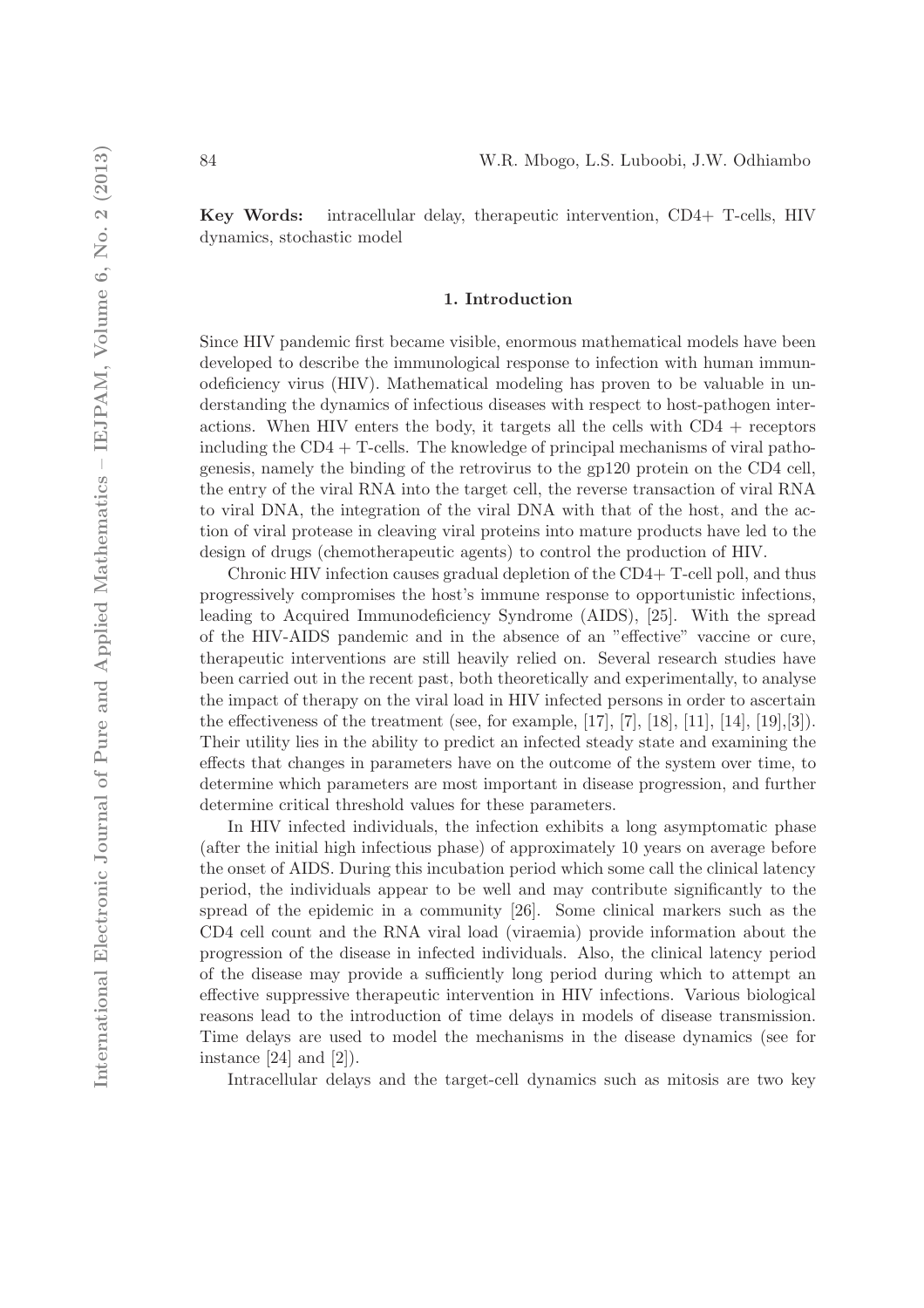factors that play an important role in the viral dynamics. Mitosis in healthy or infected target-cell population are typically modelled by a logistic term [16], [17], [5], [15], [22], [21]. Intracellular delays have been incorporated into the incidence term in finite or distributed form [4], [6], [9], [10], [12], [13], [18], [23]. In [21] and [5], in-host viral models with a logistic growth term without intracellular delays are investigated, and it is shown that sustained oscillations can occur through Hopf bifurcation when the intrinsic growth rate increases. It is shown in  $[4]$ ,  $[23]$ , in in-host models with both a logistic growth term and intracellular delay, that Hopf bifurcations can occur when the intracellular delay increases. In [9], using in-host models with a general form of target-cell dynamics and general distributions for intracellular delays, it is shown that the occurrence of Hopf bifurcation in these models critically depends on the form of target-cell dynamics. More specifically, it is proved in [10] that, if the target-cell dynamics are such that no Hopf bifurcations occur when delays are absent, introducing intracellular delays in the model will not lead to Hopf bifurcations or periodic oscillations.

To incorporate the intracellular delay phase of the virus life-cycle, [8] assumed that virus production occurs after the virus entry by a constant delay  $\tau$ . They came up with a basic in-host compartmental model of the viral dynamics containing three compartments:-  $x(t)$ ,  $y(t)$  and  $v(t)$  denoting the populations of uninfected target cells, infected target cells that produce virus, and free virus particles, respectively. They further assumed Parameters  $\delta$ ,  $\alpha$  and  $\mu$  are turnover rates of the x, y and v compartments, respectively. Uninfected target cells are assumed to be produced at a constant rate  $\lambda$ . They assumed also that cells infected at time t will be activated and produce viral materials at time  $t + \tau$ . In their model, constant s is the death rate of infected but not yet virus-producing cells, and  $e^{-s\tau}$  describes the probability of infected target cells surviving the period of intracellular delay from  $t - \tau$  to t. Constant  $\kappa$  denotes the average number of virus particles each infected cell produces. With preceding assumptions lead to the following system of differential equations.

$$
\begin{aligned}\n\frac{dx}{dt} &= \lambda - \delta x(t) - \beta x(t)v(t), \\
\frac{dy}{dt} &= \beta x(t-\tau)v(t-\tau)e^{-s\tau} - \alpha y(t), \\
\frac{dv}{dt} &= \kappa y(t) - \mu v(t).\n\end{aligned} \tag{1}
$$

System (1) can be used to model the infection dynamics of HIV, HBV and other virus  $[5]$ ,  $[15]$ ,  $[1]$ ,  $[16]$ ,  $[17]$ ,  $[20]$ . It can also be considered as a model for the HTLV-I infection if  $x(t)$ ,  $y(t)$ , and  $v(t)$  are regarded as healthy, latently infected, and actively infected CD4+ T cells [15];[22]. For detailed description and derivation of the model, as well as the incorporation of intracellular delays, we refer the reader to [8].

From the literature, Many researchers have employed deterministic models to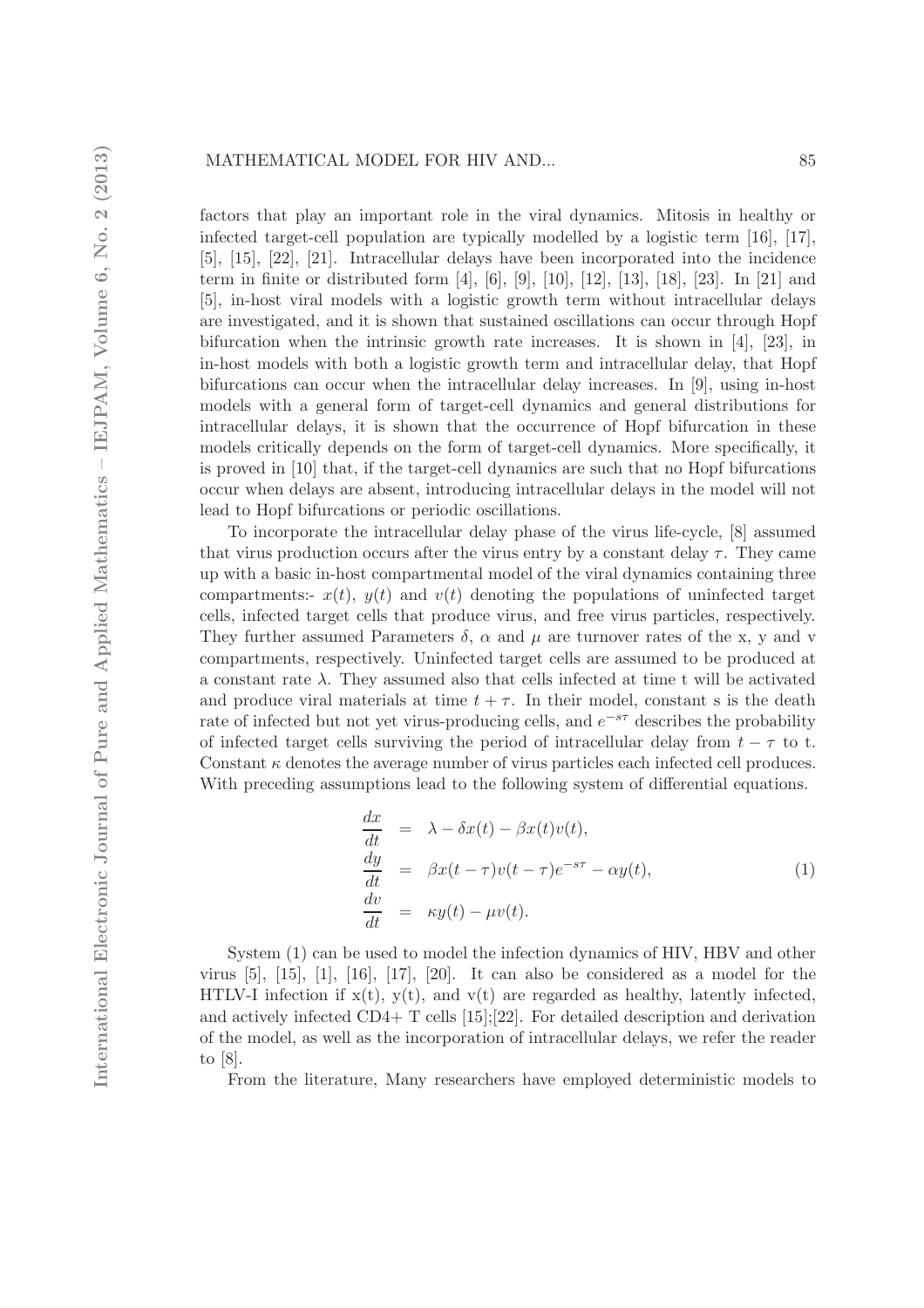study HIV internal dynamics, ignoring the stochastic effects. The present authors consider a stochastic model for the interaction of HIV virus and the immune system in an HIV-infected individual undergoing a combination-therapeutic treatment. Our aim in this paper is to use a stochastic model obtained by extending the model of [8] to determine probability distribution, variance and co-variance structures of the uninfected CD4+ cells, infected CD4+ cells and the free HIV particles in an infected individual at any time t by examining the combined antiviral treatment of HIV. Based on the model, we obtain joint probability distribution,expectations, variance and co-variance structures of variables representing the numbers of uninfected  $CD4 +$  cells, the HIV infected CD4 T cells, and the free HIV particles at any time t, and derive conclusions for the reduction or elimination of HIV in HIV-infected individuals, which is one of the main contributions of this paper.

The organization of this paper is as follows: In Section 2, we formulate our stochastic model describing the interaction of HIV and the immune system and obtain a partial differential equation for the probability generating function of the numbers of uninfected  $CD4$  + cells, the HIV infected  $CD4$  T cells, and the free HIV particles at any time t, also moments for the variables are derived here. In Section 3, we derive the moments of the variables in a therapeutic environment and probability of extinction of HIV virus and also provide a numerical illustration to demonstrate the impact of intercellular delay and therapeutic intervention in controlling the progression of HIV. Some concluding remarks follow in Section 4.

### 2. Formulation of the Model

### 2.1. Transition Probabilities in the Life Cycle of HIV in Host

Human Immunodeficiency Virus (HIV) is among the most studied viruses in biomedical research and causes a tremendous global problem. A large number of parameters are available from clinical trials which make HIV suitable for mathematical modeling and testing. A typical life-cycle of HIV virus and immune system interaction is shown in Figure 1.

To study the interaction of HIV virus and the immune system, we therefore need a stochastic version of the deterministic model presented in the literature. A stochastic process is defined by the probabilities with which different events happen in a small time interval  $\Delta t$ . In our model there are two possible events (production and death/removal) for each population (uninfected cells, infected cells and the free virons). The corresponding rates in the deterministic model are replaced in the stochastic version by the probabilities that any of these events occur in a small time interval  $\Delta t$ .

Let  $X(t)$  be the size of the healthy cells population at time  $t, Y(t)$  be the size of infected cell at time t and  $V(t)$  be the size of the virons population at time t.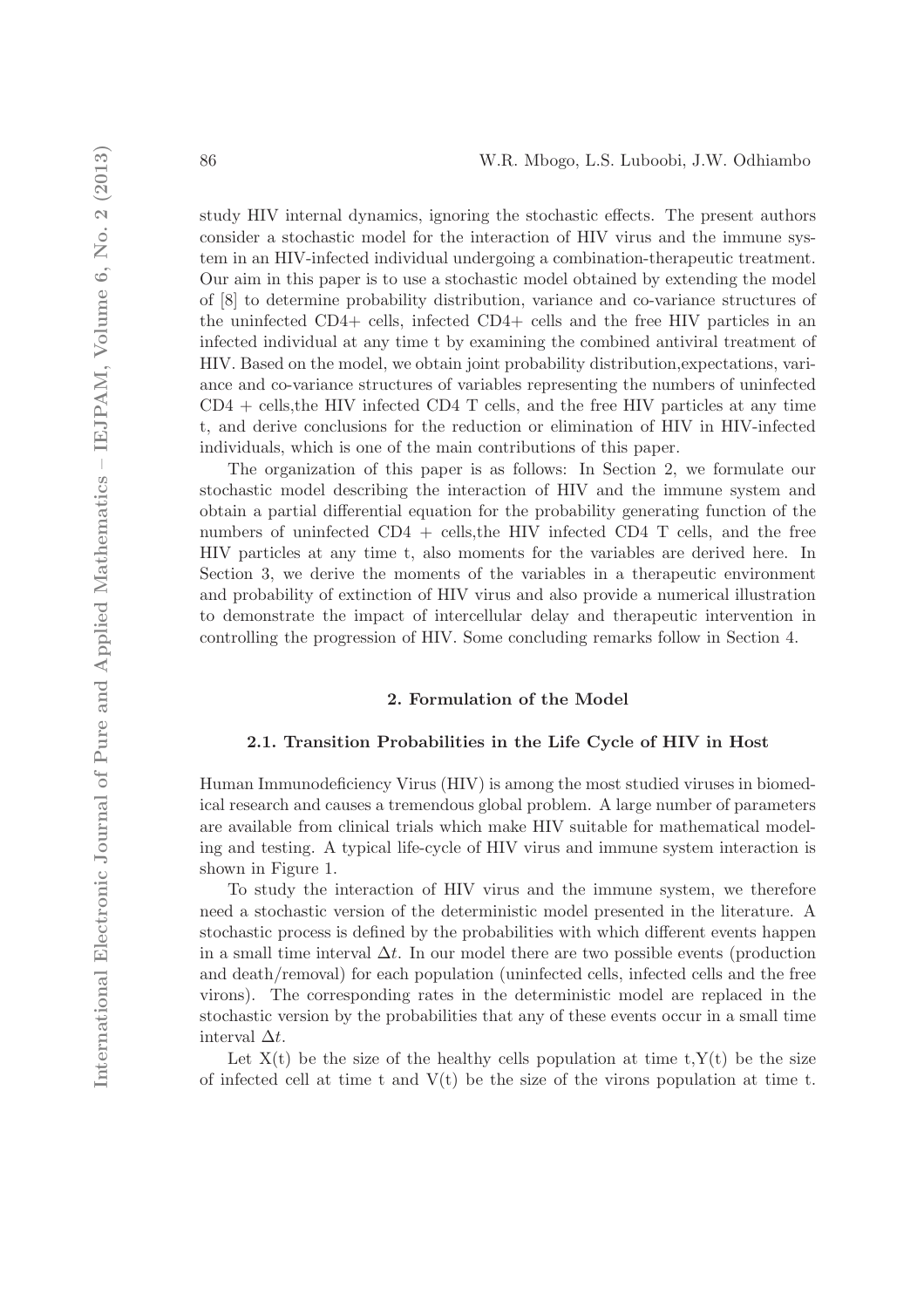

Figure 1: The interaction of HIV virus and the CD4+ T-cells

In the model to be formulated, it is now assumed that instead of rates of births and deaths, there is a possibility of stochastic births or deaths of the heathy cells, infected cells and the virus particles. Thus  $X(t)$ ,  $Y(t)$  and  $V(t)$  are time dependent random variables. This epidemic process can be modeled stochastically by letting the nonnegative integer values process  $X(t)$ ,  $Y(t)$ , and  $V(t)$  respectively represent the number of healthy cells, infected cells and virons of the disease at time t. Then  $\{(X(t), Y(t), V(t)) : t \geq 0\}$  can be modeled as continuous time Multivariate markov chain. Let the probability of there being x healthy cells, y infected cells and v virons in an infected person at time t be denoted by the following joint probability function:-  $P_{x,y,v}(t) = P[X(t) = x, Y(t) = y, V(t) = v]$ , for x,y,z = 0, 1, 2,3,...

The standard argument using the forward Chapman-Kolmogorov differential equations is used to obtain the joint probability function  $P_{x,y,v}(t)$ , by considering the joint probability  $P_{x,y,v}(t, t + \Delta t)$ . This joint probability is obtained as the sum of the probabilities of the following mutually exclusive events:

- There were x healthy cells, y infected cells and v virons by time t and nothing happens during the time interval  $(t, t + \Delta t)$ .
- There were x-1 healthy cells, y infected cells and v virons by time t and one healthy cell is produced from the thymus during the time interval  $(t, t + \Delta t)$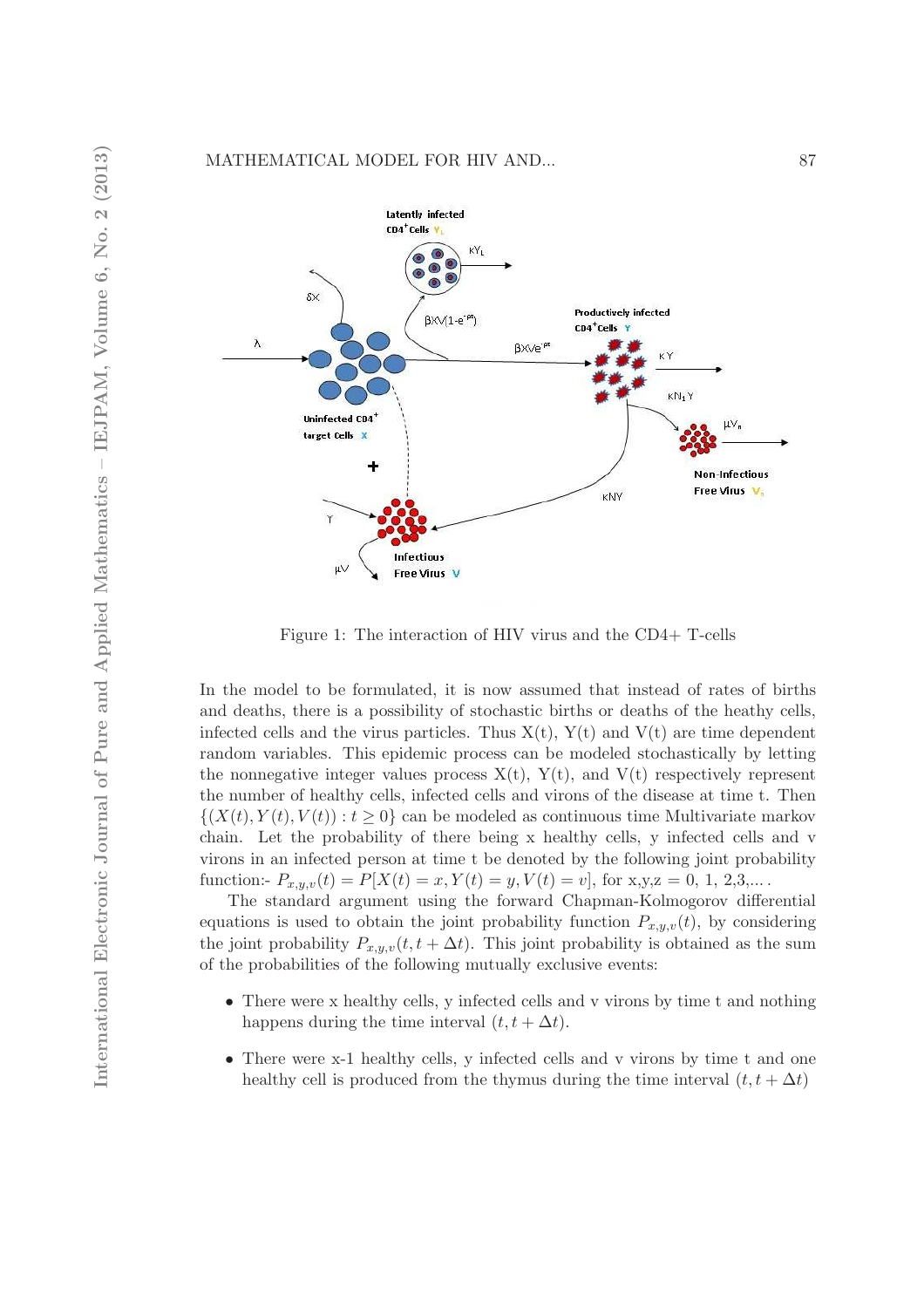|      | Variable $\parallel$ Description                                    | Initial con- |
|------|---------------------------------------------------------------------|--------------|
|      |                                                                     | dition $t=0$ |
| X(t) | The concentration of uninfected CD4 cells at time $t \parallel 100$ |              |
| Y(t) | The concentration of infected CD4 cells at time <b>t</b>            | 0.02         |
| V(t) | The concentration of virus particles at time t                      | 0.001        |

Table 1: Variables for the stochastic model

- There were  $x+1$  healthy cells, y infected cells and v virons by time t and one healthy cell dies or is infected by HIV virus during the time interval  $(t, t + \Delta t)$
- There were x healthy cells, y-1 infected cells and y virons by time t and one healthy cell is infected by HIV virus during the time interval  $(t, t + \Delta t)$
- There were x healthy cells, y+1 infected cells and v virons by time t and one infected cell dies (HIV-infected cell bursts or undergoes a lysis)during the time interval  $(t, \tau)$
- There were x healthy cells, y infected cells and v-1 virons by time t and one viron is produced(HIV-infected cell undergoes a lysis or the individual angages in risky behaviours) during the time interval  $(t, t + \Delta t)$
- There were x healthy cells, y infected cells and  $v+1$  virons by time t and one viron dies during the time interval  $(t, t + \Delta t)$

We incorporate a time delay between infection of a cell and production of new virus particles, we let  $\tau$  to be the time lag between the time the virus contacts a target CD4 T cell and the time the cell becomes productively infected (including the steps of successful attachment of the virus to the cell, and penetration of virus into the cell). this means the recruitment of virus producing cells at time t is given by the density of cells that were newly infected at time  $t - \tau$  and are still alive at time t. If we also let  $\rho$  to be the death rate of infected but not yet virus producing cell, then the probability that the infected cell will survive to virus producing cell during the short time interval  $\tau$  will be given by  $e^{-\rho\tau}$ .

### 2.1.1. Variables and Parameters for the Model

The variables and parameters in the model are described as follows:

We now summarize the events that occur during the interval  $(t, t + \Delta)$  together with their transition probabilities in the table below.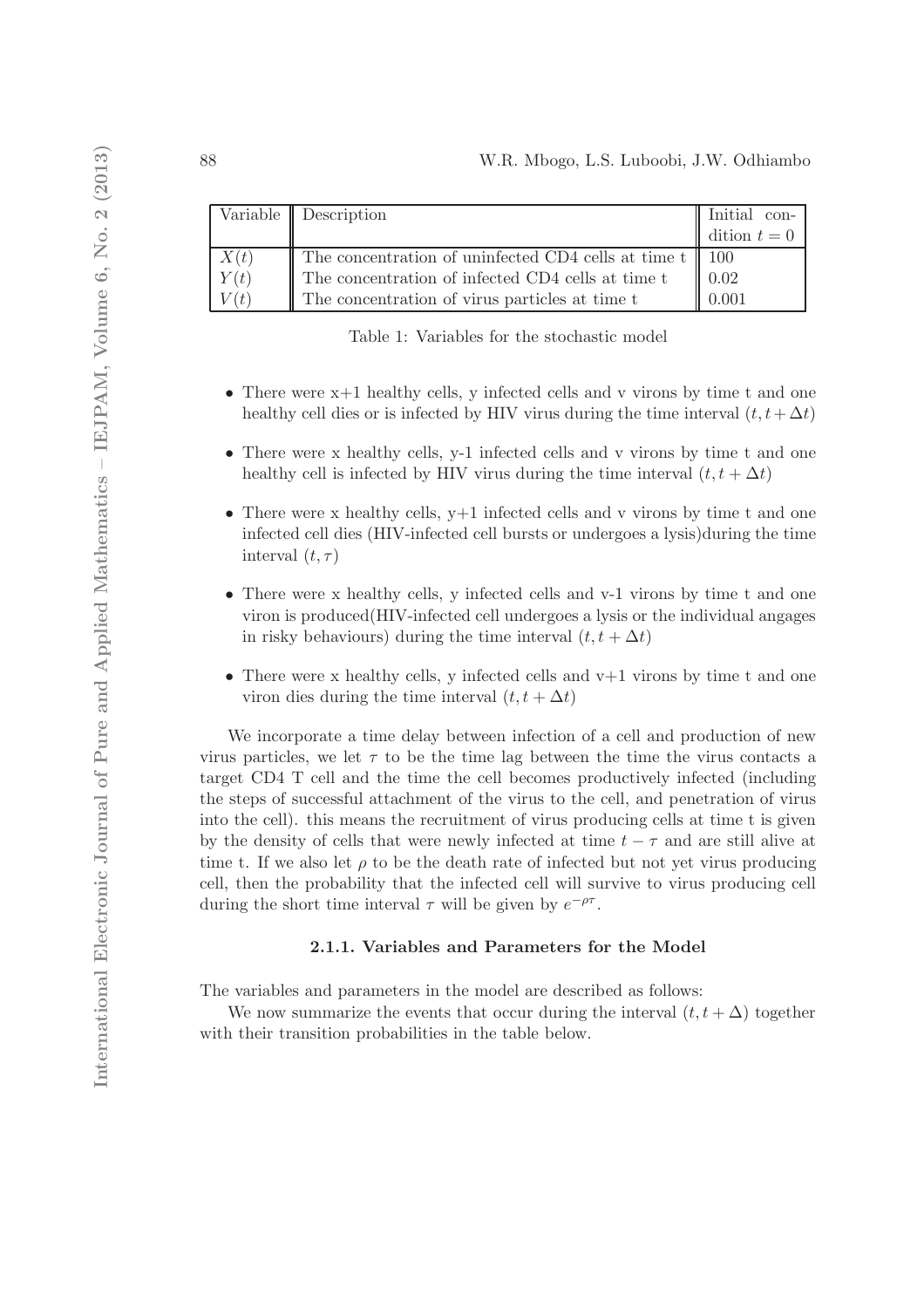| Parameter symbol | Parameter description                              | Estimate |
|------------------|----------------------------------------------------|----------|
| $(1-\alpha)$     | The reverse transcriptase inhibitor                |          |
|                  | drug effect                                        | 0.5      |
| $(1 - \omega)$   | The protease inhibitor drug effect                 | 0.5      |
|                  | The total rate of production of healthy CD4 cells  | 10       |
|                  | The per capita death rate of healthy CD4 cells     | 0.02     |
|                  | The transmission coefficient between               |          |
|                  | uninfected CD4 cells and infective virus particles | 0.000024 |
| $\kappa$         | per capita death rate of infected CD4 cells        | 0.5      |
|                  | The virus production rate due to risk behaviors    | 0.001    |
| $\mu$            | The per capita death rate of infective virus par-  | 3        |
|                  | ticles                                             |          |
| $\rho$           | The death rate of infected but not yet virus pro-  | 0.5      |
|                  | ducing cell                                        |          |
| $\tau$           | Time lag during infection                          | 0.5      |
| N                | The average number of infective virus particles    |          |
|                  | produced by                                        |          |
|                  | an infected CD4 cell in the absence of treatment   |          |
|                  | during its entire infectious lifetime.             | 1000     |

Table 2: Parameters for the stochastic model

The change in population size during the time interval  $\Delta t$ , which is assumed to be sufficiently small to guarantee that only one such event can occur in  $(t, t + \Delta t)$ , is governed by the following conditional probabilities;

$$
P_{x,y,v}(t + \Delta t) = \{1 - (\lambda \Delta t + \delta x \Delta t + \beta x v \Delta t
$$
  
+  $\mu v \Delta t + \kappa y \Delta t + \gamma \Delta t\} + o(\Delta t)\} P_{x,y,v}(t)$   
+  $\{\lambda \Delta t + o(\Delta t)\} P_{x-1,y,v}(t)$   
+  $\{\delta(x+1) \Delta t + o(\Delta t)\} P_{x+1,y,v}(t)$   
+  $\{\beta(x+1)(v+1)e^{-\rho\tau}\Delta t + o(\Delta t)\} P_{x+1,y-1,v+1}(t)$   
+  $\{\kappa N(y+1) \Delta t + o(\Delta t)\} P_{x,y+1,v-1}(t)$   
+  $\{\gamma \Delta t + o(\Delta t)\} P_{x,y,v-1}(t)$   
+  $\{\mu(v+1) \Delta t + o(\Delta t)\} P_{x,y,v+1}(t)$ 

Simplifying equation (2), we have the following forward Kolmogorov partial differential equations for  $P_{x,y,v}(t)$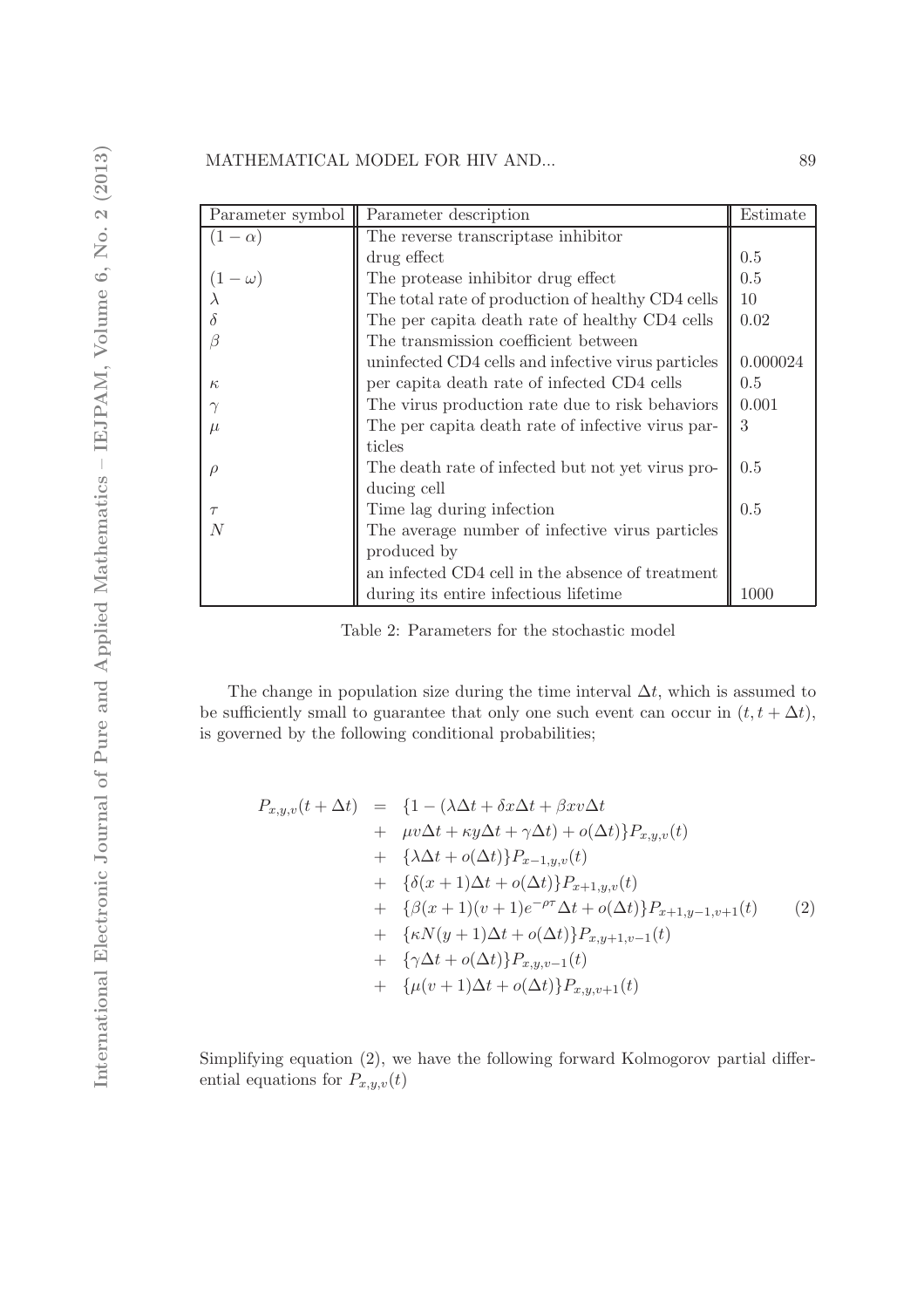| Possible transitions in host interaction of HIV and Immune system Cells |                |                                |                                        |  |  |  |
|-------------------------------------------------------------------------|----------------|--------------------------------|----------------------------------------|--|--|--|
| and corresponding probabilities                                         |                |                                |                                        |  |  |  |
| Event                                                                   | Population     | Population                     | probability                            |  |  |  |
|                                                                         | components     | components                     |                                        |  |  |  |
|                                                                         | $(X,Y,V)$ at t | (X,Y,V)<br>at                  | of transition                          |  |  |  |
|                                                                         |                | $\frac{(t,t+\Delta)}{(x,y,v)}$ |                                        |  |  |  |
| Production                                                              | $(x-1,y,v)$    |                                | $\lambda \Delta t$                     |  |  |  |
| of uninfected                                                           |                |                                |                                        |  |  |  |
| cell                                                                    |                |                                |                                        |  |  |  |
| Death of un-                                                            | $(x+1, y, v)$  | (x, y, v)                      | $\delta(x+1)\Delta t$                  |  |  |  |
| infected cell                                                           |                |                                |                                        |  |  |  |
| Infection of                                                            | $(x + 1, y -$  | (x, y, v)                      | $\beta(x+1)(v+1)e^{-\rho\tau}\Delta t$ |  |  |  |
| uninfected                                                              | $1, v + 1)$    |                                |                                        |  |  |  |
| cell                                                                    |                |                                |                                        |  |  |  |
| Production                                                              | $(x, y+1, v-$  | (x, y, v)                      | $\kappa N(y+1)\Delta t$                |  |  |  |
| οf<br>virons                                                            | 1)             |                                |                                        |  |  |  |
| from                                                                    |                |                                |                                        |  |  |  |
| the bursting                                                            |                |                                |                                        |  |  |  |
| infected cell                                                           |                |                                |                                        |  |  |  |
| Introduction                                                            | $(x, y, v-1)$  | (x, y, v)                      | $\gamma \Delta t$                      |  |  |  |
| of Virons                                                               |                |                                |                                        |  |  |  |
| due to re-                                                              |                |                                |                                        |  |  |  |
| infection be-                                                           |                |                                |                                        |  |  |  |
| cause                                                                   |                |                                |                                        |  |  |  |
| of risky be-                                                            |                |                                |                                        |  |  |  |
| haviour                                                                 |                |                                |                                        |  |  |  |
| Death of vi-                                                            | $(x, y, v+1)$  | (x, y, v)                      | $\mu(v+1)\Delta t$                     |  |  |  |
| rons                                                                    |                |                                |                                        |  |  |  |

Table 3: Transitions of In - Host interaction of HIV

$$
P'_{x,y,v}(t) = -\{\lambda + \delta x + \beta e^{-\rho \tau} x v + \mu v + \kappa N y + \gamma\} P_{x,y,v}(t) + \lambda P_{x-1,y,v}(t) + \delta(x+1) P_{x+1,y,v}(t) + \beta(x+1) (v+1) e^{-\rho \tau} P_{x+1,y-1,v+1}(t) + N\kappa(y+1) P_{x,y+1,v-1}(t) + \gamma P_{x,y,v-1}(t) + \mu(v+1) P_{x,y,v+1}(t)
$$
 (3)

This will also be referred to as the Master equation or the Differential -Difference equation.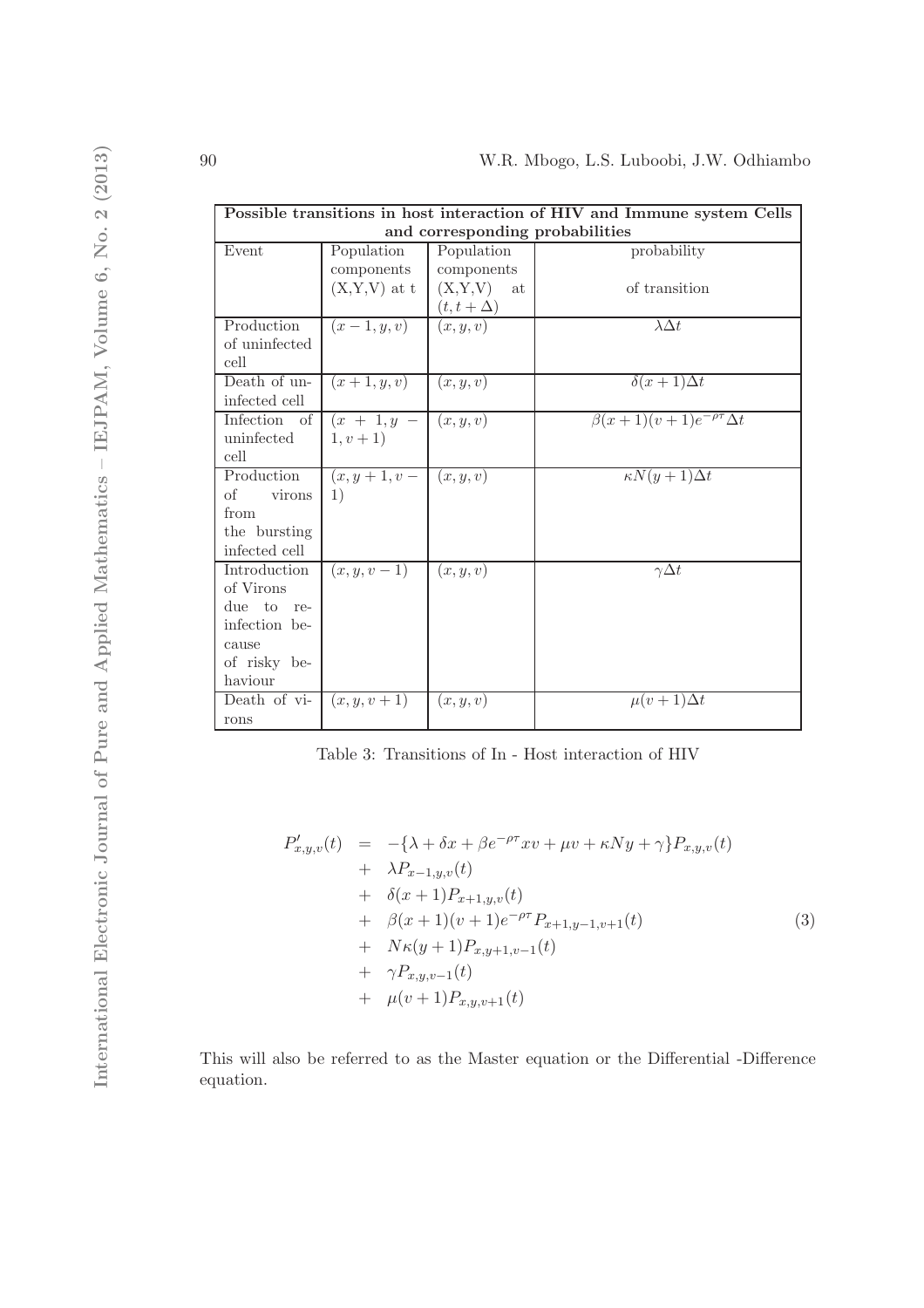#### MATHEMATICAL MODEL FOR HIV AND... 91

With the condition

$$
P'_{0,0,0}(t) = -(\lambda + \gamma)P_{0,0,0}(t) + \delta P_{1,0,0}(t) + \mu P_{0,0,1}(t)
$$
\n(4)

#### 2.2. The Probability Generating Function

The probability generating function of  $(X(t), Y(t), V(t))$  is defined by

$$
G(z_1, z_2, z_3, t) = \sum_{x=0}^{\infty} \sum_{y=0}^{\infty} \sum_{v=0}^{\infty} P_{x,y,v}(t) z_1^x z_2^y z_3^v
$$

Differentiating equation (5) with respect to t yields

$$
\frac{\partial G(z_1, z_2, z_3, t)}{\partial t} = \sum_{x=0}^{\infty} \sum_{y=0}^{\infty} \sum_{v=0}^{\infty} P'_{x,y,v}(t) z_1^x z_2^y z_3^v \tag{5}
$$

Differentiating again equation (5) with respect to  $z_1, z_2, z_3$  yields

$$
\frac{\partial^3 G(z_1, z_2, z_3, t)}{\partial z_1 \partial z_2 \partial z_3} = \sum_{x=1}^{\infty} \sum_{y=1}^{\infty} \sum_{v=1}^{\infty} xyv P_{x,y,v}(t) z_1^{x-1} z_2^{y-1} z_3^{v-1}
$$

$$
= \sum_{x=0}^{\infty} \sum_{y=0}^{\infty} \sum_{v=0}^{\infty} (x+1)(y+1)(v+1) P_{x+1,y+1,v+1}(t) z_1^x z_2^y z_3^v
$$

Multiplying equation (3) by  $z_1^x z_2^y$  $2z_2^v$  and summing over x, y, and v, then applying equations  $(4)$ ,  $(5)$ ,  $(6)$  and  $(7)$  and on simplification we obtain

$$
\frac{\partial G}{\partial t} = \left\{ (z_1 - 1)\lambda + (z_3 - 1)\gamma \right\} G + (1 - z_1)\delta \frac{\partial G}{\partial z_1} + (z_3 - z_2)\kappa N \frac{\partial G}{\partial z_2} \n+ (1 - z_3)\mu \frac{\partial G}{\partial z_3} + \beta e^{-\rho \tau} (z_2 - z_1 z_3) \frac{\partial^2 G}{\partial z_1 \partial z_3}.
$$

This is called Lagrange partial differential equation for the probability generating function (pgf).

Attempt to solve equation (8) gave us the following solution

$$
G(z_1, z_2, z_3, t) = a e^{bt} \{ \{ (z_1 - 1)\lambda + (z_3 - 1)\gamma \} F(z_1, z_2, z_3) + (1 - z_1) \delta \frac{\partial F(z_1, z_2, z_3)}{\partial z_1} + (Nz_3 - z_2) \kappa \frac{\partial F(z_1, z_2, z_3)}{\partial z_2} + (1 - z_3) \mu \frac{\partial F(z_1, z_2, z_3)}{\partial z_3} + \beta (e^{-\rho \tau} z_2 - z_1 z_3) \frac{\partial^2 F(z_1, z_2, z_3)}{\partial z_1 \partial z_3} \}
$$
\n
$$
(6)
$$

Where a and b are constants.

Equation (9) is not solvable, even for any simple form of  $F(z_1, z_2, z_3)$ . However, it is possible to obtain the moment-structure of  $(X(t); Y(t); V(t))$  from equation (8).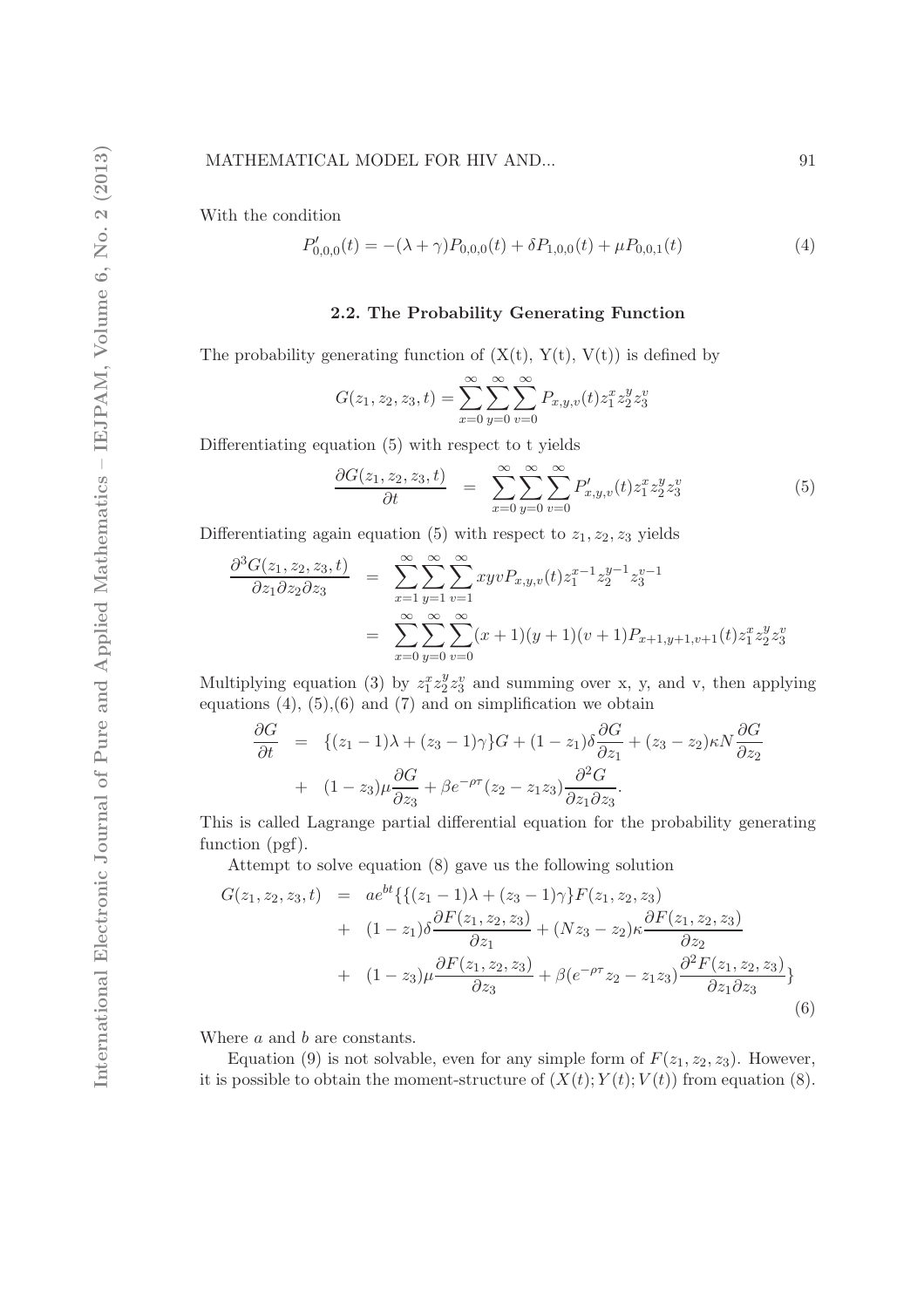# 2.3. The Marginal Generating Functions

Recall that

$$
G(z_1, 1, 1, t) = \sum_{x=0}^{\infty} \sum_{y=0}^{\infty} \sum_{v=0}^{\infty} P_{x,y,v}(t) z_1^x
$$

Assuming  $z_2 = z_3 = 1, z_1 = z_3 = 1$  and  $z_2 = z_1 = 1$  and solving equation(8), we obtain the marginal partial generating functions for  $X(t)$ ,  $Y(t)$  and  $V(t)$  respectively.

$$
\frac{\partial G(z_1;t)}{\partial t} = \frac{\partial G(z_1,1,1;t)}{\partial t}
$$
  
=  $(z_1 - 1)\lambda G + (1 - z_1)\delta \frac{\partial G}{\partial z_1} + \beta e^{-\rho \tau} (1 - z_1) \frac{\partial^2 G}{\partial z_1 \partial z_3}$  (7)

$$
\frac{\partial G(z_2;t)}{\partial t} = \frac{\partial G(1,z_2,1;t)}{\partial t}
$$
  
=  $(1-z_2)\kappa N \frac{\partial G}{\partial z_2} + \beta e^{-\rho \tau} (z_2 - 1) \frac{\partial^2 G}{\partial z_1 \partial z_3}$  (8)

$$
\frac{\partial G(z_3;t)}{\partial t} = \frac{\partial G(1,1,z_3;t)}{\partial t}
$$
  
=  $(z_3 - 1)\gamma G + (z_3 - 1)\kappa N \frac{\partial G}{\partial z_2} + (1 - z_3)\mu \frac{\partial G}{\partial z_3}$   
+  $\beta e^{-\rho \tau} (1 - z_3) \frac{\partial^2 G}{\partial z_1 \partial z_3}$  (9)

## 2.4. Numbers of CD4+ T-Cells and the Virons

As we know from probability generating function

$$
\frac{\partial G_x}{\partial z} = \sum_{x=0}^{\infty} x P_x(t) z^{x-1}
$$

Letting  $z = 1$ , we have

$$
\frac{\partial G_x}{\partial z}|_{z=1} = \sum_{x=0}^{\infty} x P_x(t) z^{x-1} = E[X]
$$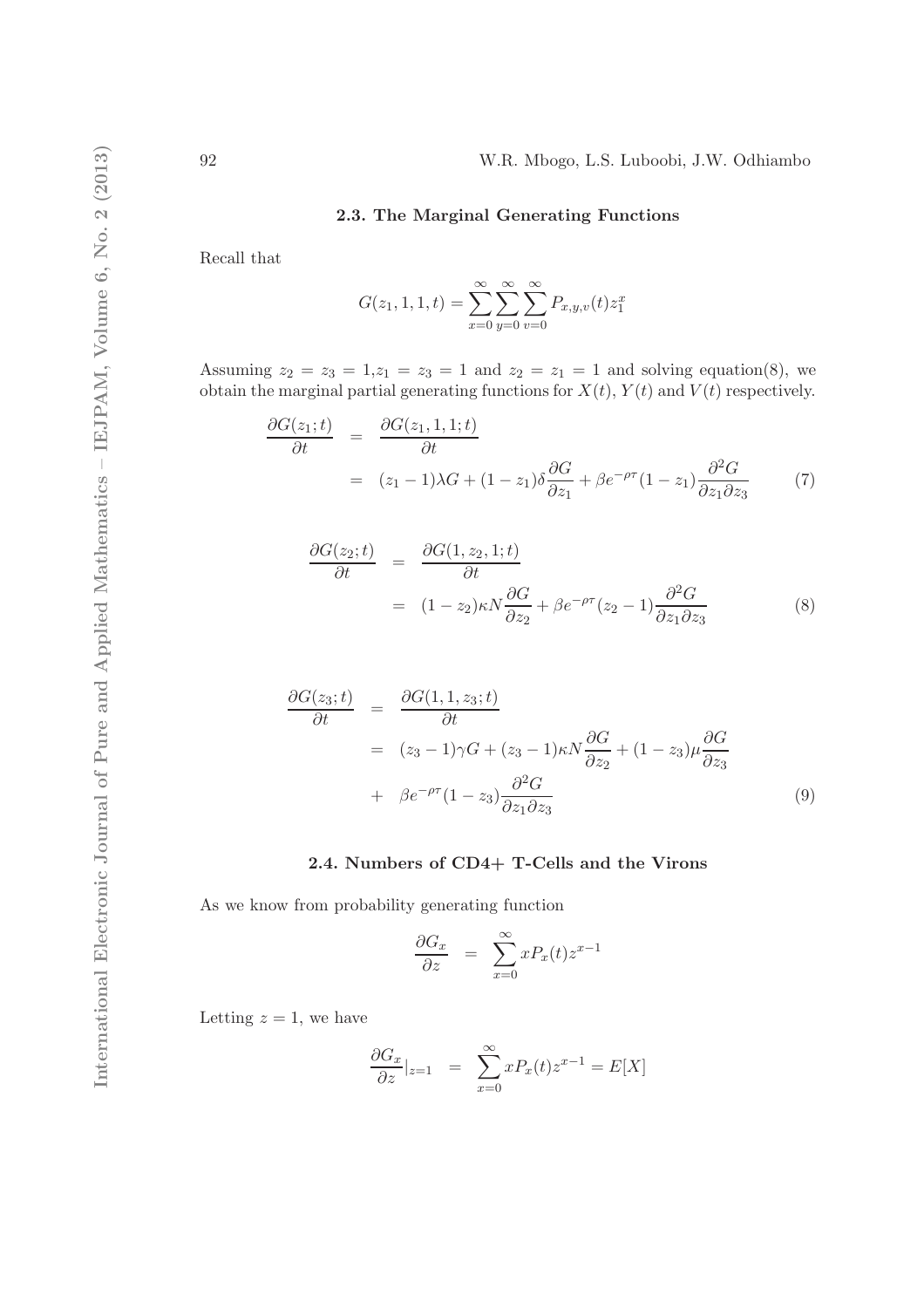Differentiating the partial differential equations of the pgf, we get the moments of  $X(t)$ ,  $Y(t)$  and  $V(t)$ .

Differentiating equations (10), (11) and (12) with respect to  $z_1, z_2$  and  $z_3$  respectively and setting  $z_1 = z_2 = z_3 = 1$  we have

$$
\frac{\partial}{\partial t}E[X(t)] = \lambda - \delta E[X(t)] - \beta E[X(t)V(t)]
$$
  

$$
\frac{\partial}{\partial t}E[Y(t)] = -\kappa E[Y(t)] + \beta e^{-\rho \tau} E[X(t)V(t)]
$$

$$
\frac{\partial}{\partial t}E[V(t)] = \gamma + N\kappa E[Y(t)] - \mu E[V(t)] - \beta E[X(t)V(t)]
$$

Therefore the moments of  $(X(t), Y(t), V(t))$  from the pgf before treatment

$$
\frac{\partial}{\partial t}E[X(t)] = \lambda - \delta E[X(t)] - \beta E[X(t)V(t)]
$$
\n
$$
\frac{\partial}{\partial t}E[Y(t)] = -\kappa E[Y(t)] + \beta e^{-\rho\tau} E[X(t)V(t)]
$$
\n
$$
\frac{\partial}{\partial t}E[V(t)] = \gamma + N\kappa E[Y(t)] - \mu E[V(t)] - \beta E[X(t)V(t)]
$$
\n(10)

The corresponding deterministic model of HIV-Host interaction as formulated in [8] is as given below.

$$
\begin{aligned}\n\frac{dx}{dt} &= \lambda - \delta x(t) - \beta x(t)v(t) \\
\frac{dy}{dt} &= \beta e^{-\rho \tau} x(t - \tau)v(t - \tau) - \kappa y(t) \\
\frac{dv}{dt} &= \gamma + N\kappa y(t) - \mu v(t) - \beta x(t)v(t)\n\end{aligned} \tag{11}
$$

Comparing system of equations  $(13)$  with the system of equations  $(14)$ , we see that expected values of the multivariate markov process  $[X(t), Y(t), V(t)]$  satisfies the corresponding deterministic model of the HIV-Host interaction dynamics.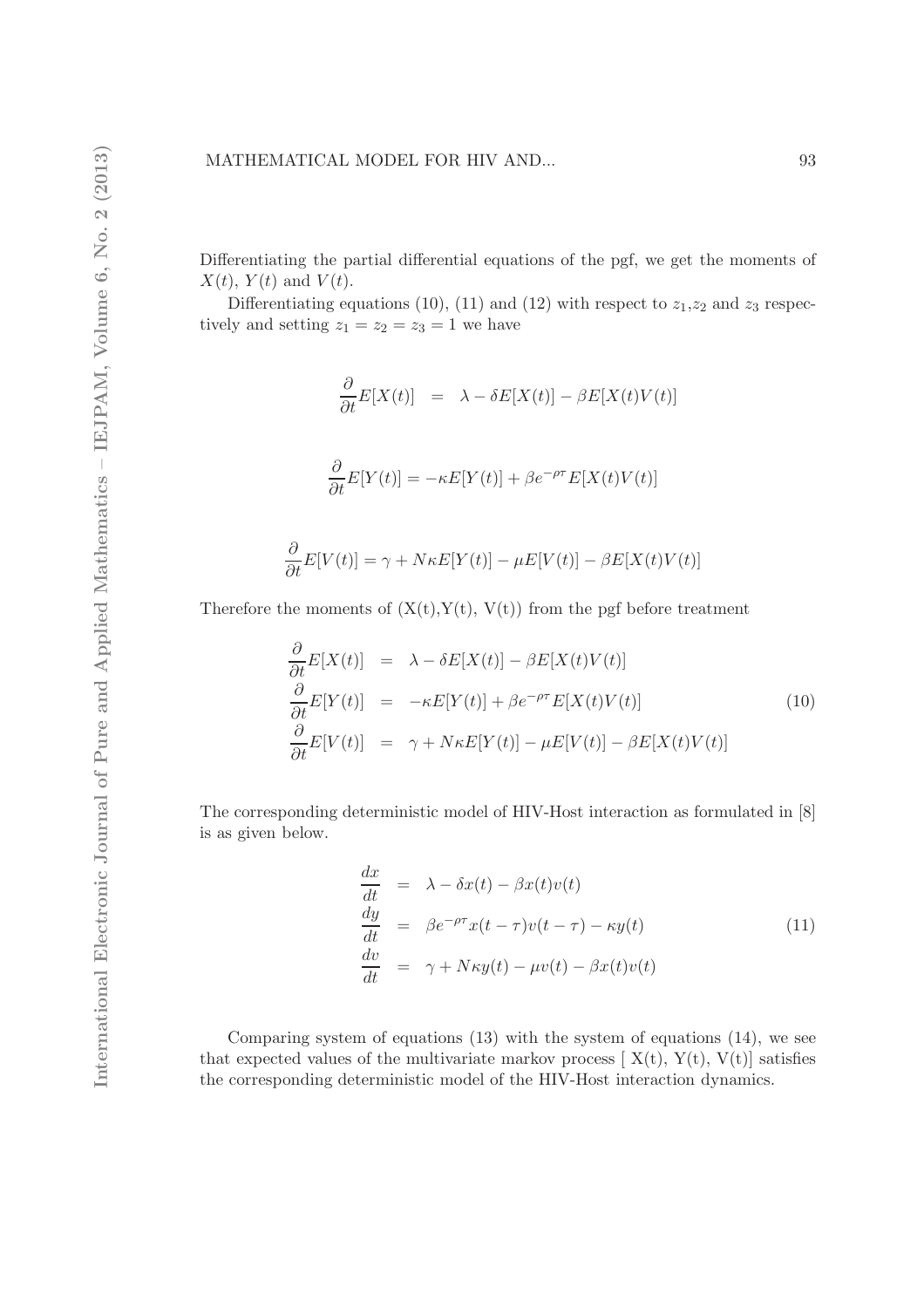

Figure 2: Shows the CD4 cells and HIV virus population dynamics before therapeutic intervention and when  $\tau = 0, 1.5, 2$  days. The other parameters and initial conditions are given in Tables 1 and 2

#### 2.4.1. Simulation

Using the parameter values and initial conditions defined in Tables 1 and 2, we illustrate the general dynamics of the CD4- T cells and HIV virus for model (13) during infection and in the absence of treatment.

The second graph in Figure 2 is the population dynamics after taking the logarithm of the cell populations in the first graph.

From the simulations, it is clear that in the primary stage of the infection (period before treatment), a dramatically decrease in the level of the CD4-T cells occur and the number of the free virons increase with time. With introduction of intracellular delay, the virus population drops as well as an increase in the CD4 cells but then they stabilize at some point and coexist in the host as shown in Figure 2.

### 3. HIV and Therapeutic Intervention

Assume that at time  $t = 0$ , a combination therapy treatment is initiated in an HIV-infected individual. We assume that the therapeutic intervention inhibits either the enzyme action of reverse transcriptase or that of the protease of HIV in a HIV-infected cell. A HIV-infected cell with the inhibited HIV-transcriptase may be considered a dead cell as it cannot participate in the production of the copies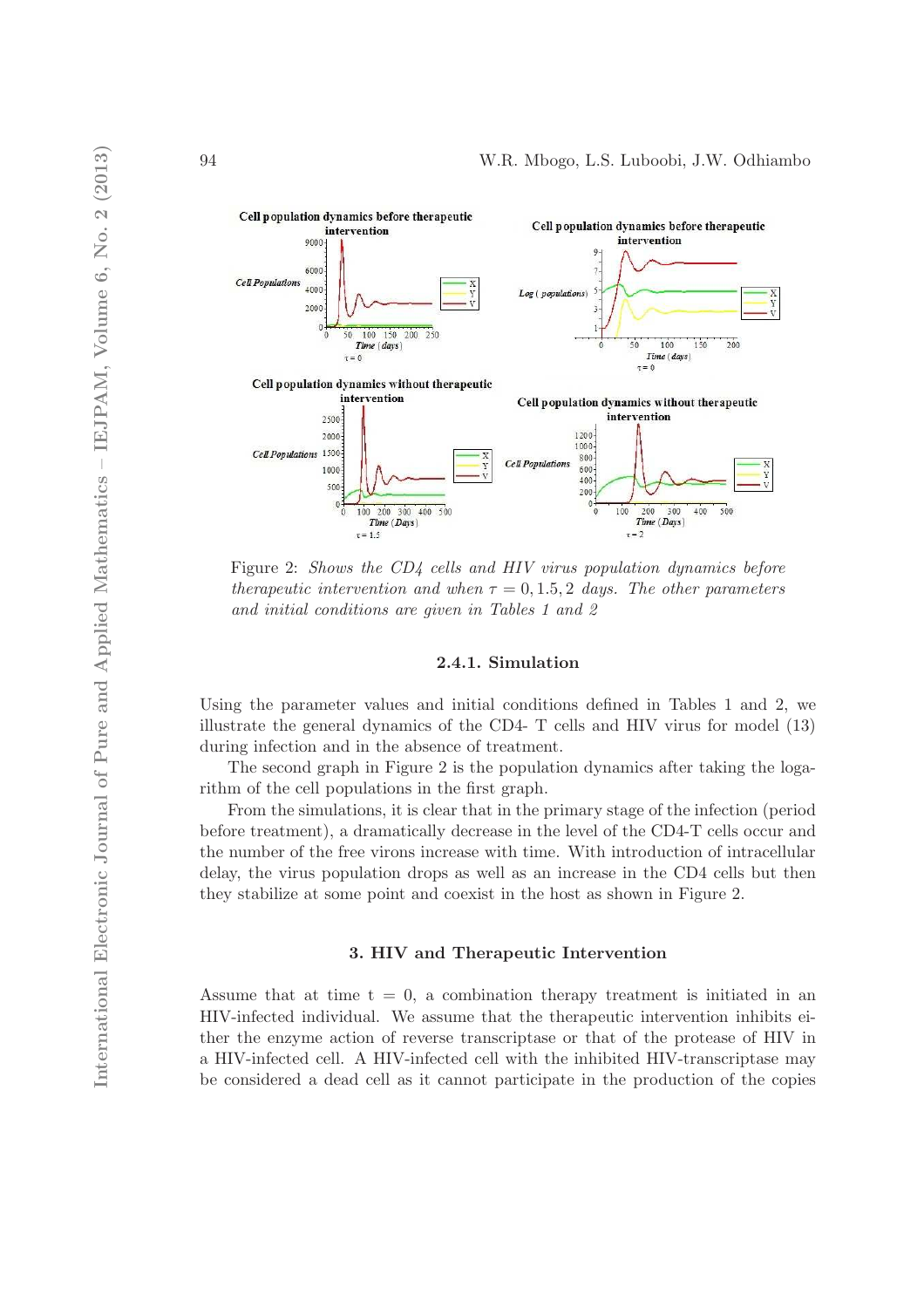of any type of HIV. On the other hand,an HIV-infected cell in which the reverse transcription has already taken place and the viral DNA is fused with the DNA of the host, but the enzyme activity of HIV-protease is inhibited, undergoes a lysis releasing infectious free HIV and non-infectious free HIV. A non-infectious free HIV cannot successfully infect a CD4 cell. Accordingly, at any time t, the blood of the infected person contains virus-producing HIV-infected cells, infectious free HIV and non-infectious free HIV. A typical life-cycle of HIV virus and immune system interaction with therapeutic intervention is shown in Figure 3.



Figure 3: HIV-Host interaction with treatment

Introducing the effect of treatment, the Lagrange partial differential equation becomes

$$
\frac{\partial G}{\partial t} = \left\{ (z_1 - 1)\lambda + (z_3 - 1)\gamma \right\} G + (1 - z_1)\delta \frac{\partial G}{\partial z_1} + ((1 - \omega)(z_3 - z_2)\kappa N \frac{\partial G}{\partial z_2} + (1 - z_3)\mu \frac{\partial G}{\partial z_3} + (1 - \alpha)\beta e^{-(1 - \alpha)\rho \tau} (z_2 - z_1 z_3) \frac{\partial^2 G}{\partial z_1 \partial z_3} + (1 - z_3)\mu \frac{\partial G}{\partial z_3} + (1 - \alpha)\beta e^{-(1 - \alpha)\rho \tau} (z_2 - z_1 z_3) \frac{\partial^2 G}{\partial z_1 \partial z_3} \tag{12}
$$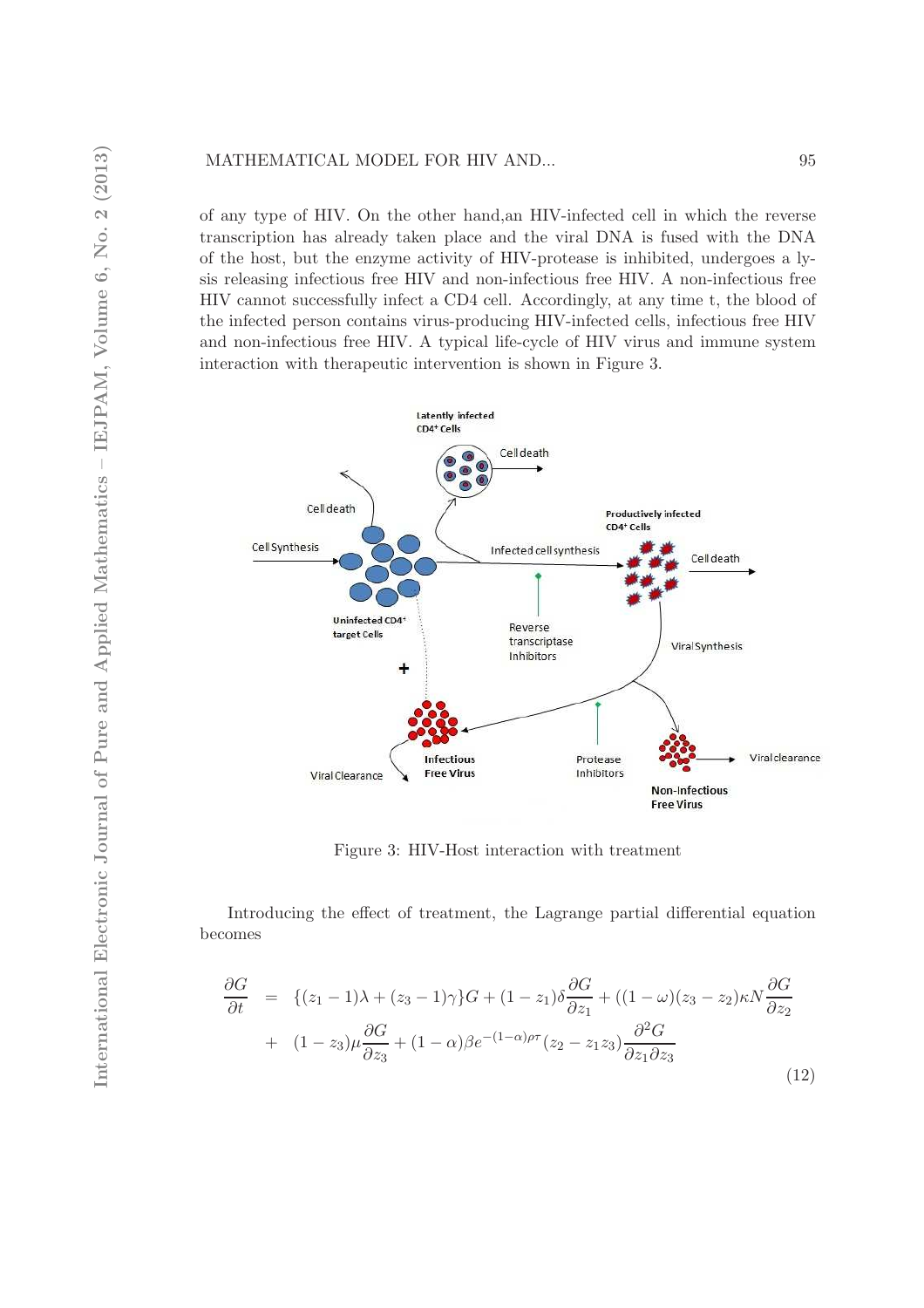### 3.1. The Marginal Generating Functions

Recall that

$$
G(z_1, 1, 1, t) = \sum_{x=0}^{\infty} \sum_{y=0}^{\infty} \sum_{v=0}^{\infty} P_{x,y,v}(t) z_1^x
$$

Setting  $z_2 = z_3 = 1, z_1 = z_3 = 1$  and  $z_2 = z_1 = 1$  and solving equation(15), we obtain the marginal partial generating functions for  $X(t)$ ,  $Y(t)$  and  $V(t)$  respectively as:

$$
\frac{\partial G(z_1;t)}{\partial t} = \frac{\partial G(z_1,1,1;t)}{\partial t}
$$
  
=  $(z_1 - 1)\lambda G + (1 - z_1)\delta \frac{\partial G}{\partial z_1} + (1 - \alpha)\beta e^{-(1 - \alpha)\rho\tau} (1 - z_1) \frac{\partial^2 G}{\partial z_1 \partial z_3}$  (13)

$$
\frac{\partial G(z_2;t)}{\partial t} = \frac{\partial G(1,z_2,1;t)}{\partial t}
$$
  
=  $(1-\omega)N - z_2)\kappa \frac{\partial G}{\partial z_2} + (1-\alpha)\beta e^{-(1-\alpha)\rho\tau} (z_2 - 1) \frac{\partial^2 G}{\partial z_1 \partial z_3}$  (14)

$$
\frac{\partial G(z_3;t)}{\partial t} = \frac{\partial G(1,1,z_3;t)}{\partial t}
$$
  
=  $(z_3 - 1)\gamma G + (1 - \omega)(z_3 - 1)\kappa N \frac{\partial G}{\partial z_2} + (1 - z_3)\mu \frac{\partial G}{\partial z_3}$   
+  $(1 - \alpha)\beta e^{-(1 - \alpha)\rho\tau}(1 - z_3)\frac{\partial^2 G}{\partial z_1 \partial z_3}.$ 

# 3.2. Numbers of CD4+ T-Cells and Virons under Therapeutic Intervention

From probability generating function,

$$
\frac{\partial G_x}{\partial z} = \sum_{x=0}^{\infty} x P_x(t) z^{x-1}
$$

Letting  $z = 1$ , we have the expected number of target CD4+ T-Cells  $X(t)$  is:

$$
E[X(t)] = \frac{\partial G_x}{\partial z}|_{z=1}
$$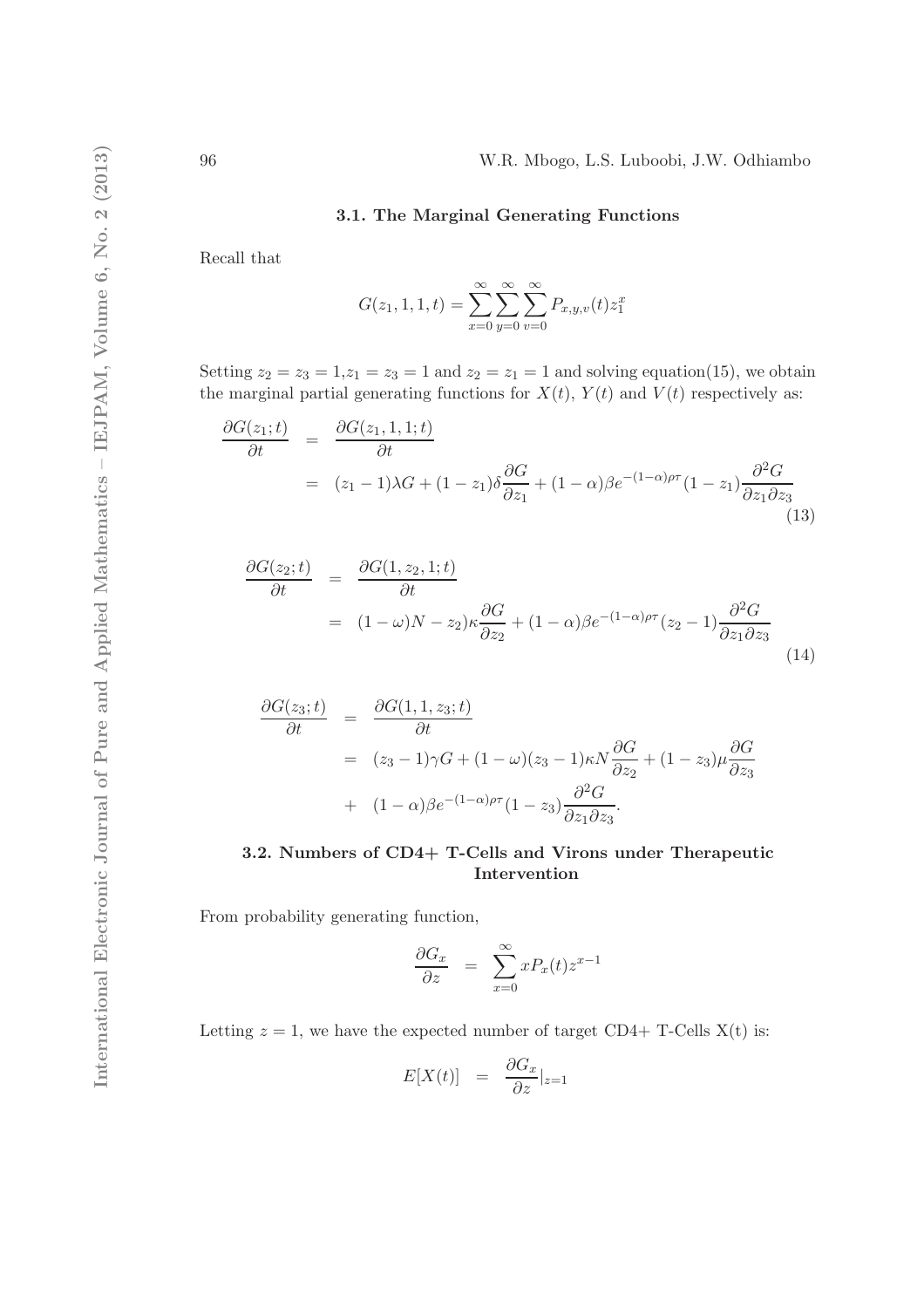$$
= \sum_{x=0}^{\infty} x P_x(t) z^{x-1}
$$

Differentiating the partial differential equations of the pgf, we get the moments of  $X(t)$ ,  $Y(t)$  and  $V(t)$ .

Differentiating equations (16), (17) and (18) with respect to  $z_1, z_2$  and  $z_3$  respectively and setting  $z_1 = z_2 = z_3 = 1$  we have

$$
\frac{\partial}{\partial t}E[X(t)] = \lambda - \delta E[X(t)] - (1 - \alpha)\beta E[X(t)V(t)]
$$

$$
\frac{\partial}{\partial t}E[Y(t)] = -\kappa E[Y(t)] + (1 - \alpha)\beta e^{-(1 - \alpha)\rho\tau} E[X(t)V(t)]
$$

$$
\frac{\partial}{\partial t}E[V(t)] = \gamma + (1 - \omega)N\kappa E[Y(t)] - \mu E[V(t)] - (1 - \alpha)\beta E[X(t)V(t)]
$$

Therefore the moments of  $(X(t), Y(t), V(t))$  from the pgf with therapeutic intervention are:-

$$
\frac{\partial}{\partial t}E[X(t)] = \lambda - \delta E[X(t)] - (1 - \alpha)\beta E[X(t)V(t)]
$$
\n
$$
\frac{\partial}{\partial t}E[Y(t)] = -\kappa E[Y(t)] + (1 - \alpha)\beta e^{-(1 - \alpha)\rho\tau} E[X(t)V(t)] \qquad (15)
$$
\n
$$
\frac{\partial}{\partial t}E[V(t)] = \gamma + (1 - \omega)N\kappa E[Y(t)] - \mu E[V(t)] - (1 - \alpha)\beta E[X(t)V(t)] \qquad (17)
$$

#### 3.2.1. Simulation

Using the parameter values and initial conditions defined in Tables 1 and 2, we illustrate the general dynamics of the CD4- T cells and HIV virus for model (19) with therapeutic intervention and test the effect of intracellular delay and drug efficacy (perform sensitivity analysis).

With 60% drug efficacy, the virus stabilizes and coexists with the CD4 cells within the host as shown in in the first grapg in Figure 4.

Introducing Intracellular time delay,  $\tau = 0.5$ , the CD4 cells increase and the virus population drops then stabilizes and again coexist within the host as illustrated in the second graph in Figure 4.

For  $\tau = 1$  and with 60% drug efficacy, the dynamics change as shown in the last graph in Figure 4.

We now analyze drug effectiveness on the cell populations.

Figure 5 shows that, with improved HIV drug efficacy, a patient on treatment will have low, undetectable viral load with time. It also shows that the protease inhibitor drug efficacy is very important in clearing the virus.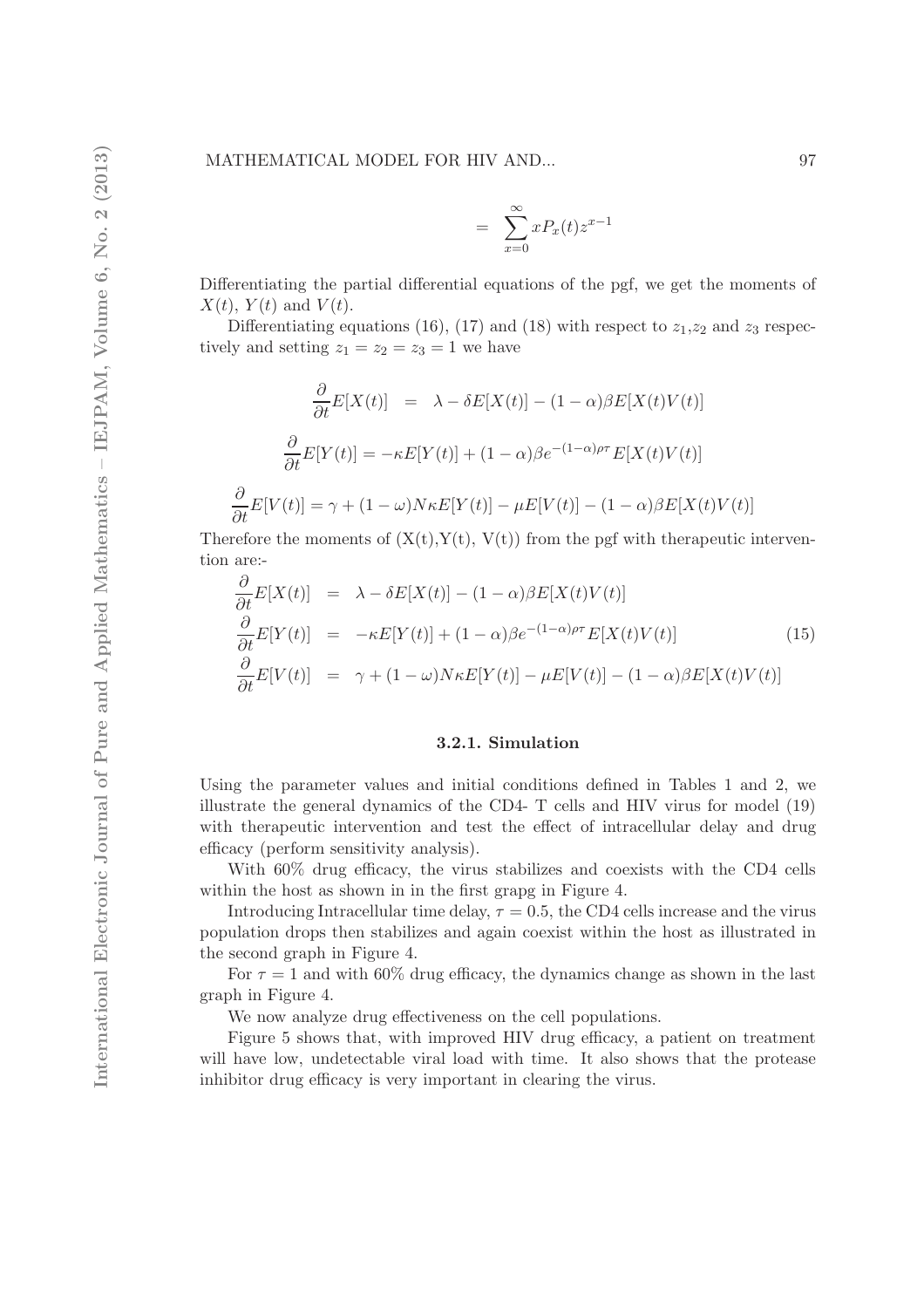

Figure 4: Shows the CD4 cells and HIV virus population dynamics with drug efficacy of 60% and  $\tau = 0, 0.5, 1$  days. The other parameters and initial conditions are given in Tables 1 and 2

#### 3.3. The Probability of Virus Clearance

We now calculate the distribution of times to extinction for the Virons reservoir.

If we assume the drug given at fixed intervals to sustain its efficacy is effective in producing non-infectious virus, then we can clear the infectious virus. Using Reverse transcriptase (ART), the infected cell can be forced to become latently infected (non-virus producing cell) hence clearing the virus producing cell reservoir. If we assume that no newly infected cells become productively infected in the short time  $\tau$ ,  $(e^{-\rho\tau} = 0)$  or that treatment is completely effective  $(\omega = 1)$ , we can obtain the extinction probability analytically.In this case, the infectious virus cell dynamics decouples from the rest of the model and can be represented as a pure birth-anddeath process with master equation

$$
P'_{v}(t) = -v(\gamma + \kappa(1 - \omega)N + \mu + (1 - \alpha)\beta)P_{v}(t) + (v - 1)(\gamma + \kappa(1 - \omega)N)P_{v-1}(t) + (v + 1)(\mu + (1 - \alpha)\beta)P_{v+1}(t)
$$
\n(16)

where  $P_v(t)$  is the probability that at time t, there are v HIV virus particles. This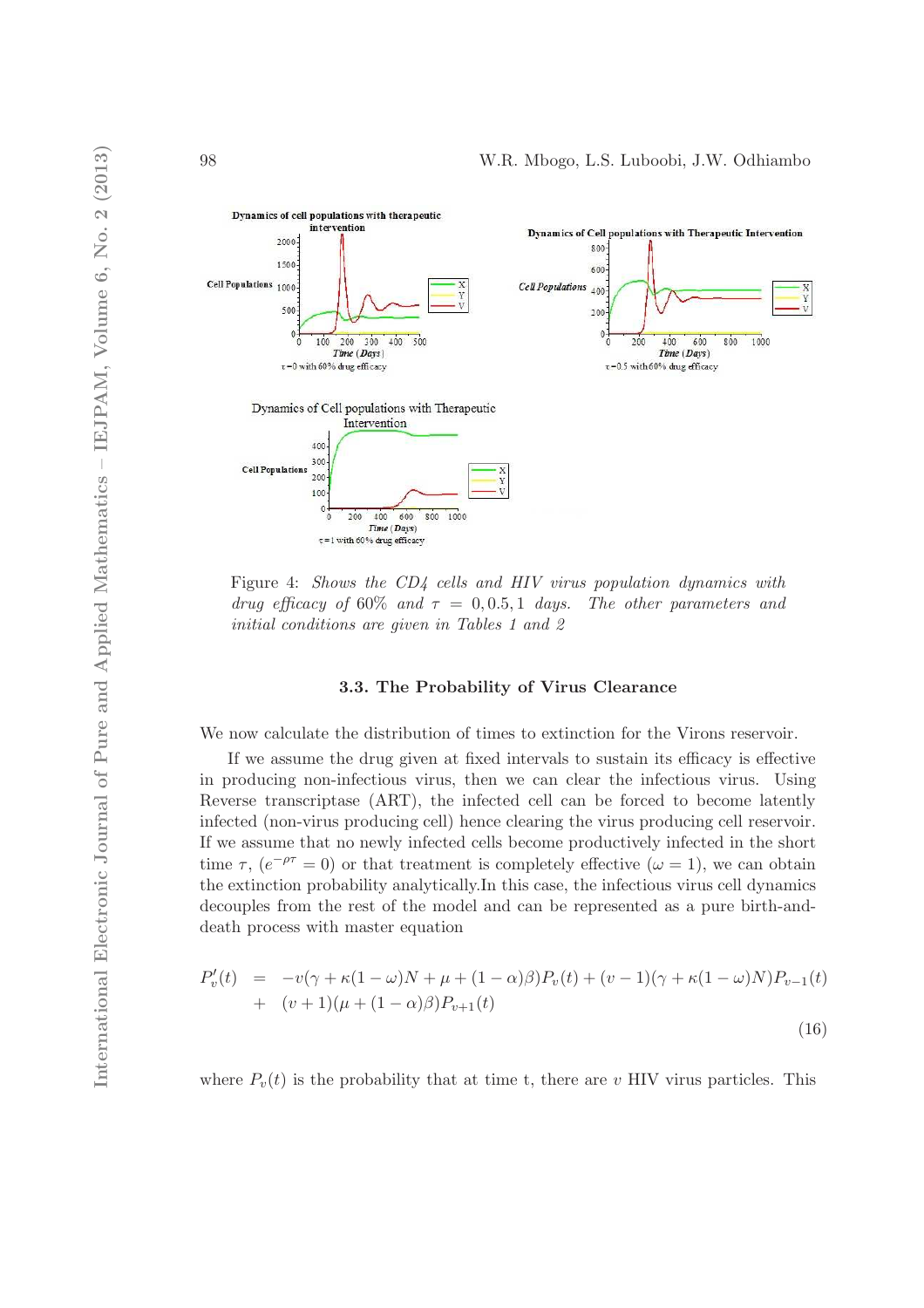

Figure 5: Shows the CD4 cells and HIV virus population dynamics with  $\tau = 0.5$  days and different levels of drug efficacy. The other parameters and initial conditions are given in Tables 1 and 2

probability has the conditional probability generating function

$$
G_v(z,t)|_{V(0)=v_0} = \left(\frac{\theta(1-z) + (\epsilon z - \theta))e^{(\theta-\epsilon)t}}{\epsilon(1-z) + (\epsilon z - \theta)e^{(\theta-\epsilon)t}}\right)^{v_0}
$$

Where  $v_0$  is the initial virus reservoir size,  $\theta = \mu + (1 - \alpha)\beta$  and  $\epsilon = \gamma + (1 - \omega)\kappa N$ . The probability of this population going extinct at t or before time t is given by

$$
p_{ext}(t)|_{V(0)=v_0} = P(V=0,t)|_{V(0)=v_0} = G_v(0,t) = P_0(t)
$$

$$
= \left(\frac{\theta - \theta e^{(\theta - \epsilon)t}}{\epsilon - \theta e^{(\theta - \epsilon)t}}\right)^{v_0}
$$

The probability of extinction is the value of  $G_v(z, t)$  when  $t \to \infty$ , that is

$$
p_{ext} = P_0(\infty)
$$
  
= 
$$
\lim_{t \to \infty} \left( \frac{\theta - \theta e^{(\theta - \epsilon)t}}{\epsilon - \theta e^{(\theta - \epsilon)t}} \right)^{v_0}
$$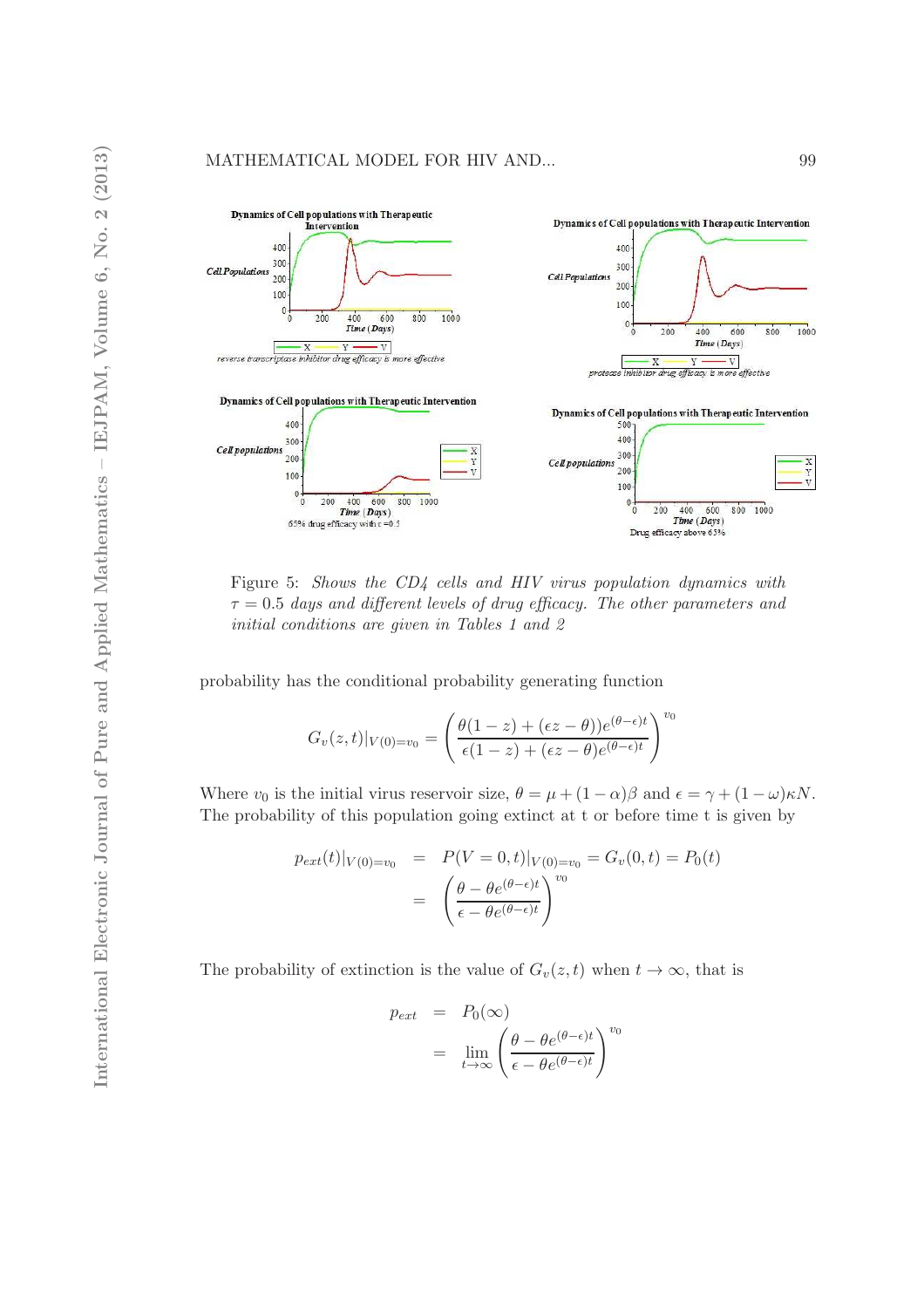To evaluate this limit, we use L'Hospitals' rule, which gives

$$
P_0(\infty) = \left(\frac{\theta(\epsilon - \theta) - \theta e^{-(\epsilon - \theta)\infty}}{\epsilon(\epsilon - \theta) - \theta e^{(\theta - \epsilon)\infty}}\right)^{v_0}
$$

$$
= \left(\frac{\theta}{\epsilon}\right)^{v_0}, \text{for } \epsilon > \theta
$$

$$
= \left(\frac{\mu + (1 - \alpha)\beta}{\gamma + (1 - \omega)\kappa N}\right)^{v_0}
$$
(17)

From equation (22), it is evident that probability of clearance of the virus is affected by the initial viral load  $v_0$ , education (counseling the HIV patients on the risk of involvement in risk behaviors) and the drug efficacy for the disease.

#### 4. Discussion and Recommendation

In this study,we derived and analyzed a stochastic model for In-Host HIV dynamics that included combined therapeutic treatment and intracellular delay between the infection of a cell and the emission of viral particles. This model included dynamics of three compartments- the number of healthy CD4 cells, the number of infected CD4 cells and the HIV virons, it described HIV infection of CD4+ T-cells before and during therapy. We derived equations for the probability generating function and using numerical techniques we showed the usefulness of our stochastic approach towards modeling combined HIV treatment by obtaining moment structures of the healthy CD4+ cell, and the virus particles over time t. We simulated the mean number of the healthy CD4+ cell, the infected cells and the virus particles before and after combined therapeutic treatment at any time t.

Our analysis during treatment show that, when it is assumed that the drug is not completely effective, as is the case of HIV *in vivo*, the predicted rate of decline in plasma HIV virus concentration depends on three factors: the death rate of the virons, the efficacy of therapy and the length of the intracellular delay. Our model produces interesting feature that successfully treated HIV patients will have low, undetectable viral load. We conclude that to control the concentrations of the virus and the infected cells in HIV infected person, a strategy should aim to improve the cure rate (drug efficacy) and also to increase the intracellular delay  $\tau$ . Therefore the efficacy of the protease inhibitor and the reverse transcriptase inhibitor and also the intracellular delay play crucial role in preventing the progression of HIV.

The extinction probability model showed that the time it takes to have low, undetectable viral load(infectious virus) in an HIV infected patient depends on the initial viral load  $v_0$  before therapeutic intervention (the lower the viral load the better)and the efficacy of protease inhibitor (including education). In our work,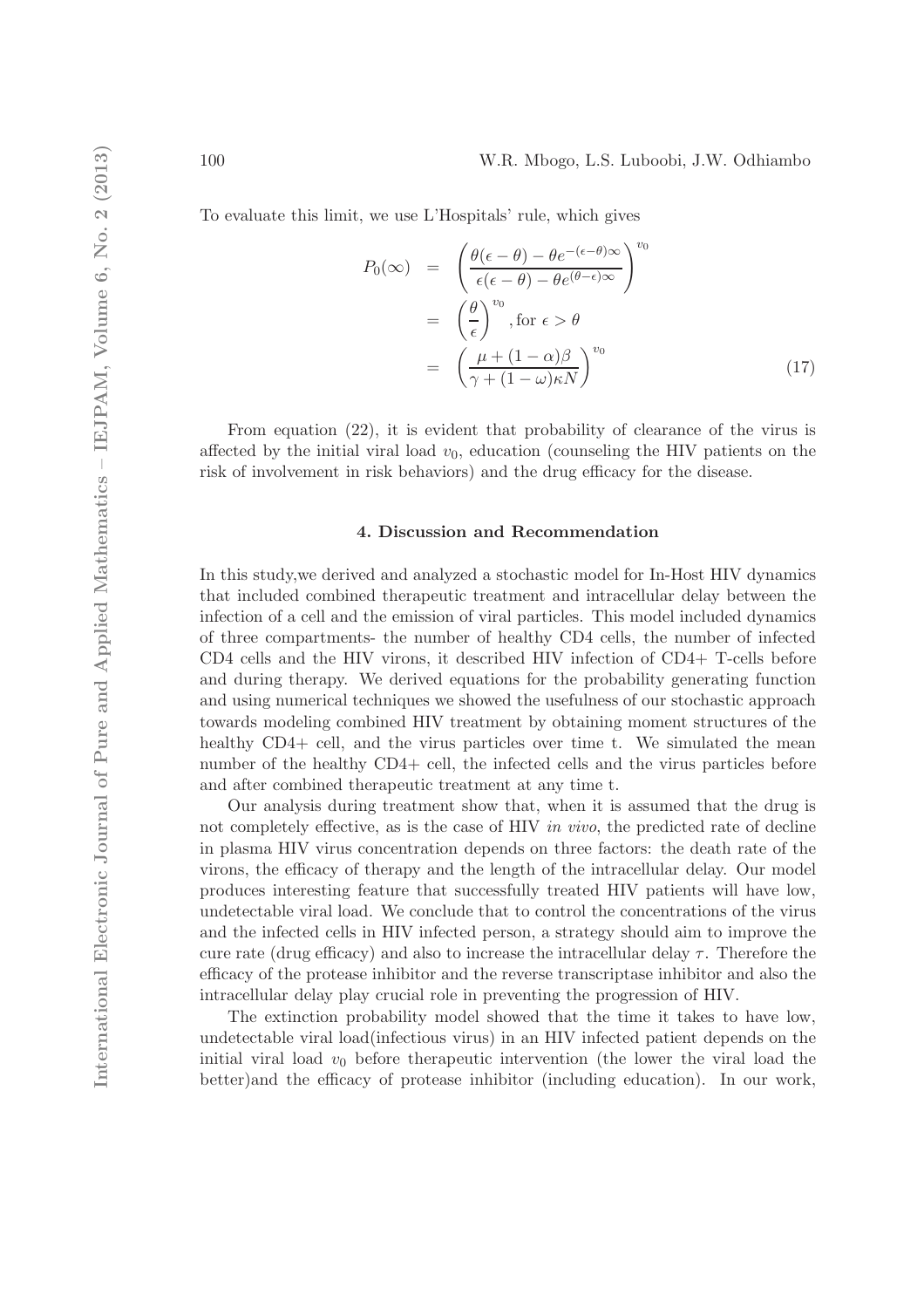the dynamics of mutant virus was not considered and also our study only included dynamics of only three compartments (healthy CD4+ cell, infected CD4+ cells and infectious HIV virus particles) of which extensions are recommended for further extensive research. In a follow-up work, we intend to obtain real data in order to test the efficacy of our models as we have done here with simulated data.

#### References

- [1] M.A. Nowak, R.M. May, Virus dynamics, Cambridge University Press, Cambridge (2000).
- [2] O. Arino,M.L. Hbid, E. AIT Dads, Delay Differential Equations and Applications, Springe, Series II (2006).
- [3] D.R. Bangsburg,T.C. Porco, C. Kagay, E.D. Charlebois, S.G. Deeks, D. Guzmzn, R. Clark, A. moss, Modeling the HIV protease inhibitor adherence Resistance curve by use of empirically derived estimates, The Journal of Infectious Diseases, 190 (2004), 162-165.
- [4] R.V. Culshal, S.G. Ruan, A delay-differential equation model of HIV infection of CD4+ T-cells, Math. Biosci, 165 (2000), 27-39.
- [5] P. De Leenheer, H.L. Smith, Virus dynamics: a global analysis, SIAM J. Appl Math, 63 (2003), 1313-1327.
- [6] V. Herz, S. Bonhoeffer, R. Anderson, R. May, M. Nowak, Dynamics in vivo: limitations on estimates of intracellular delay and virus decay, Proc Natl Acad Sci USA, 93 (1996), 7247-7251.
- [7] D.E. Kirschner, Using mathematics to understand HIV immune dynamics, Notices Am. Math Soc, 43 (1996), 191-202.
- [8] M.Y. Li, H. Shu, Global dynamics of an in-host viral model with intracellular delay, Bull Math Biol, 72 (2010), 1429-1505.
- [9] M.Y. Li, H. Shu, Impact of intracellular delays and target-cell dynamics on in vivo viral infections, SIAM J. Appl Math, 70 (2010a), 2434-2448.
- [10] M.Y. Li, H. Shu, Multiple Stable Periodic Oscillations in a Mathematical Model of CTL Response to HTLV-I Infection, Bull Math Biol, 73 (2011), 1774-1793.
- [11] J.W. Mellors, A. Munoz,J.V. Giorgi, J.B. Margolick, C.J. Tassoni, P. Gupta, L.A. Kingsley, J.A. Todd, A.J. Saah, R. Detels, J.P Phair, C.R. Rinaldo, Plasma viral load and CD4+ lymphocytes as prognostic markers of HIV-1 infection, Annals of Internal Medicine, 126 (1997), 946-954.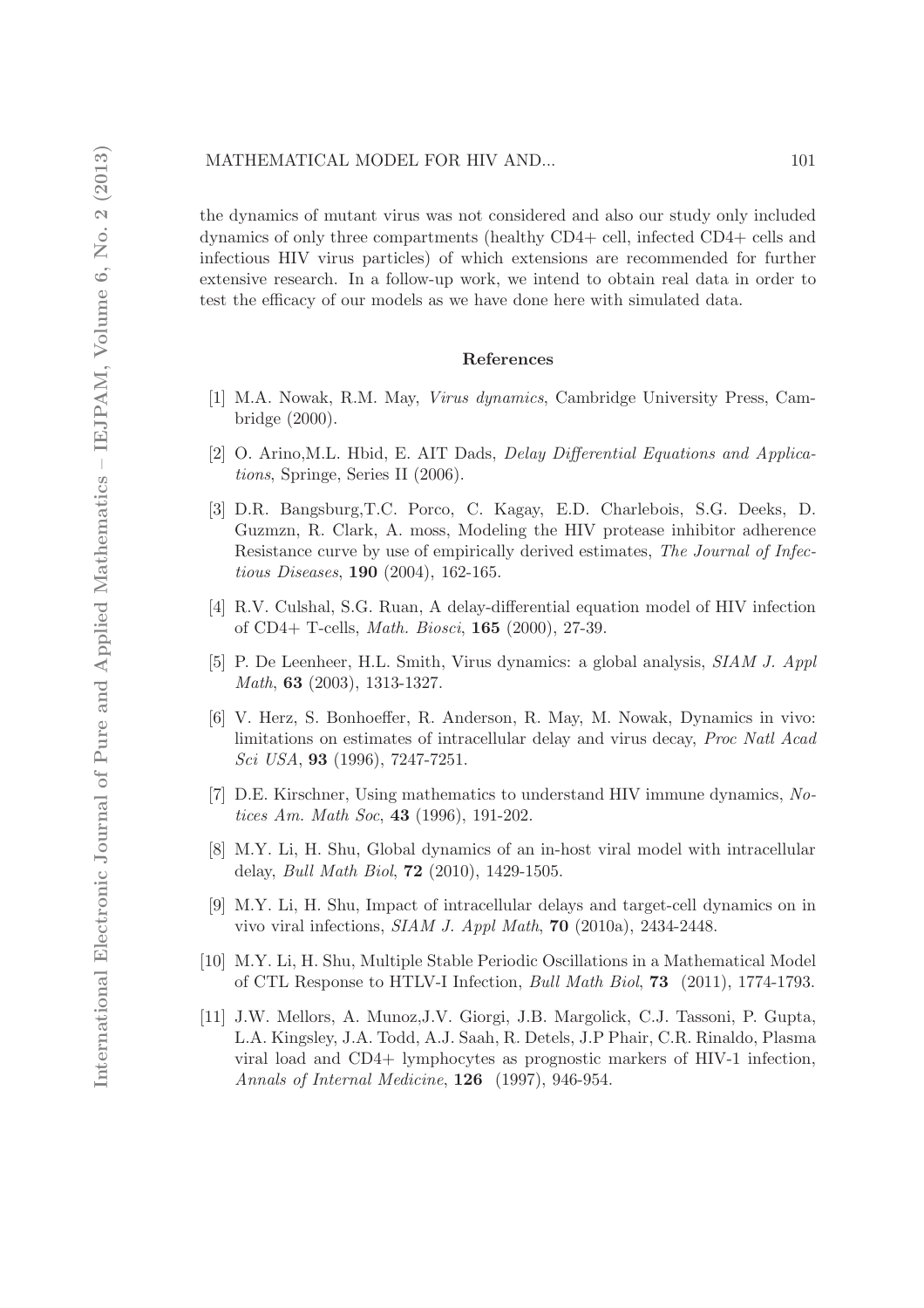- [12] P.W. Nelson, J. Murray,A.S. Perelson, A model of HIV-1 pathogenesis that includes an intracellular delay, Mathematical Biosciences, 163 (2000), 201- 215.
- [13] P.W. Nelson,A.S. Perelson, Mathematical analysis of delay differential equation models of HIV-1 infection, Mathematical Biosciences, 179 (2002), 73-94.
- [14] M. Nijhuis,C.A.B. Boucher, P. Schipper, T. Leitner, R. Schuurman, J. Albert, Stochastic processes strongly influence HIV-1 evolution during suboptimal protease inhibitor therapy, Proceedings of National Academic of Science, 95 (1998), 14441-14446.
- [15] M.A. Nowak, C.R.M. Bangham, Population dynamics of immune responses to persistent viruses, Journal of Science, 272 (1996), 74-79.
- [16] A.S. Perelson, D.E. Kirschner, R. De Boer, Dynamics of HIV infection of CD4  $+$  T cells, *Math Biosci*, **144** (1993), 81-125.
- [17] A.S. Perelson, P.W. Nelson, Mathematical Analysis of HIV-1 Dynamics in vivo, J. Science, 41 (2000), 3-44.
- [18] A.S. Perelson, A.U. Neumann, M. Markowitz, et al, HIV-1 dynamics in vivo: virion clearance rate, infected cell life-span, and viral generation time,  $J. Sci$ ence, 271 (1996), 1582-1586.
- [19] W. Tan, Z. Xiang, Some state space models of HIV pathogenesis under treatment by anti-viral drugs in HIV- infected individuals, Mathematical Biosciences, 156 (1999), 69-94.
- [20] H.C. Tuckwell, F.Y.M. Wan, On the behavior of solutions in viral dynamical models, J. Biosystems, 73 (2004), 157–161.
- [21] L. Wang, S. Ellermeyer, HIV infection and CD4+ Tcell dynamics, Discret Con- $\frac{t}{10}$  tinDynSyst, 6 (2006), 1417-1430.
- [22] L. Wang, M.Y. Li, Mathematical analysis of the global dynamics of a model for HIV infection of  $CD4 + T$  cells, *Math Biosci*, **200** (2006), 44-57.
- [23] Y. Wang, Y.C. Zhou, J.H. Wu, J. Heffernan, Oscillatory viral dynamics in a delayed HIV pathogenesis model, J. Math Biosci , 219 (2009), 104-112.
- [24] P. Van-den Driessche, J. Watmough, Reproduction numbers and sub-threshold endemic equilibria for compartmental models of disease transmission, Math. Biosci , 180 (2002), 29-48.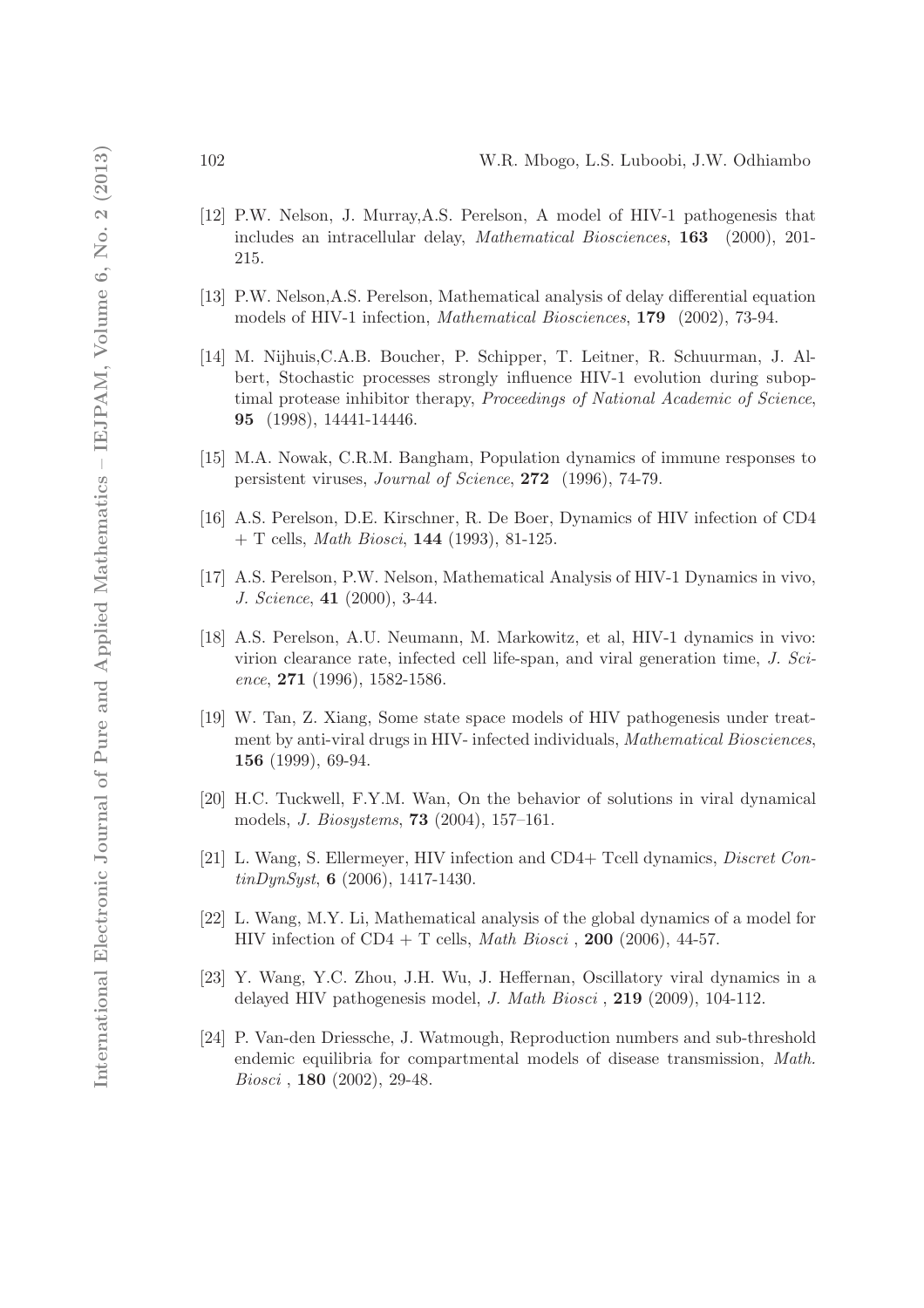## MATHEMATICAL MODEL FOR HIV AND... 103

- [25] M. Yan, Z. Xiang, A delay Differential equation model of HIV infection of CD4+ T- cells with cure Rate, International mathematical forum , 7 (2012), 1475–1481.
- [26] S.S.Y. Venkata, M.O.L. Morire, U. Swaminathan, M. Yeko, A stochastic model of the dynamics of HIV under a combination therapeutic intervention, ORION , 25 (2009), 17-30.